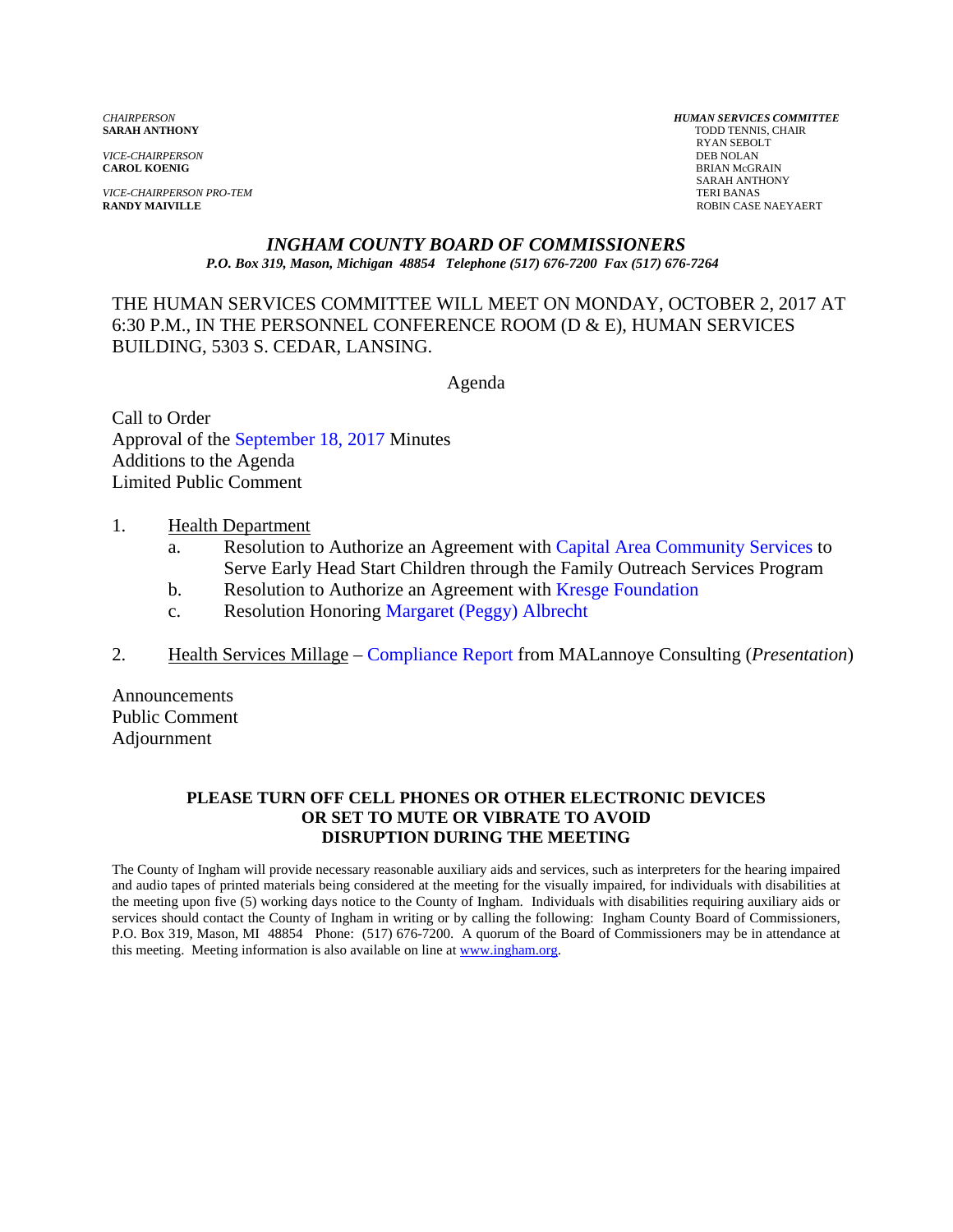#### HUMAN SERVICES COMMITTEE September 18, 2017 Draft Minutes

<span id="page-1-0"></span>

| <b>Members Present:</b> | Tennis, Sebolt, Anthony, McGrain, Banas (arrived at 7:03 p.m.), Naeyaert,<br>and Nolan (arrived at 6:31 p.m.)                                              |
|-------------------------|------------------------------------------------------------------------------------------------------------------------------------------------------------|
| <b>Members Absent:</b>  | <b>None</b>                                                                                                                                                |
| <b>Others Present:</b>  | Bruce Bragg, Greta Wu, Kim Coleman, Robin Reynolds, Adriena Krul-<br>Hall, Desiree Cook, Jared Cypher, Dave Stoker, Johnie Johnson, Liz Kane<br>and others |

The meeting was called to order by Chairperson Tennis at 6:30 p.m. in Personnel Conference Room "D & E" of the Human Services Building, 5303 S. Cedar Street, Lansing, Michigan.

#### Approval of the August 28, 2017 Minutes

WITHOUT OBJECTION, CHAIRPERSON TENNIS RECOGNIZED THAT THE MINUTES OF THE AUGUST 28, 2017 HUMAN SERVICES COMMITTEE MEETING WERE APPROVED AS PRESENTED. Absent: Commissioners Nolan and Banas

Commissioner Nolan arrived at 6:31 p.m.

## Additions to the Agenda

#### 4. Medical Care Facility –

- Resolution to Rescind Resolution 17-234 Authorizing the Issuing of Bonds for the Renovation and Expansion of the Medical Care Facility
- b. Resolution to Authorize the Issuing of Bonds for the Renovation and Expansion of the Medical Care Facility

Chairperson Tennis stated that the resolutions related to a clerical numbering error that needed to be corrected. He further stated the resolution previously passed by the Board of Commissioners would be rescinded, and replaced with a properly numbered resolution to authorize the bond issues.

#### Limited Public Comment

Desiree Cook, ICEA Professionals President, stated she had previously sent an email to the Committee regarding the positions affected by Agenda Item No. 3(k). She further stated that after she had a conversation with Anne Scott, Health Department Strategic Project Implementation Manager, she realized her request to table the resolution would cause the Health Department to lose the related grant.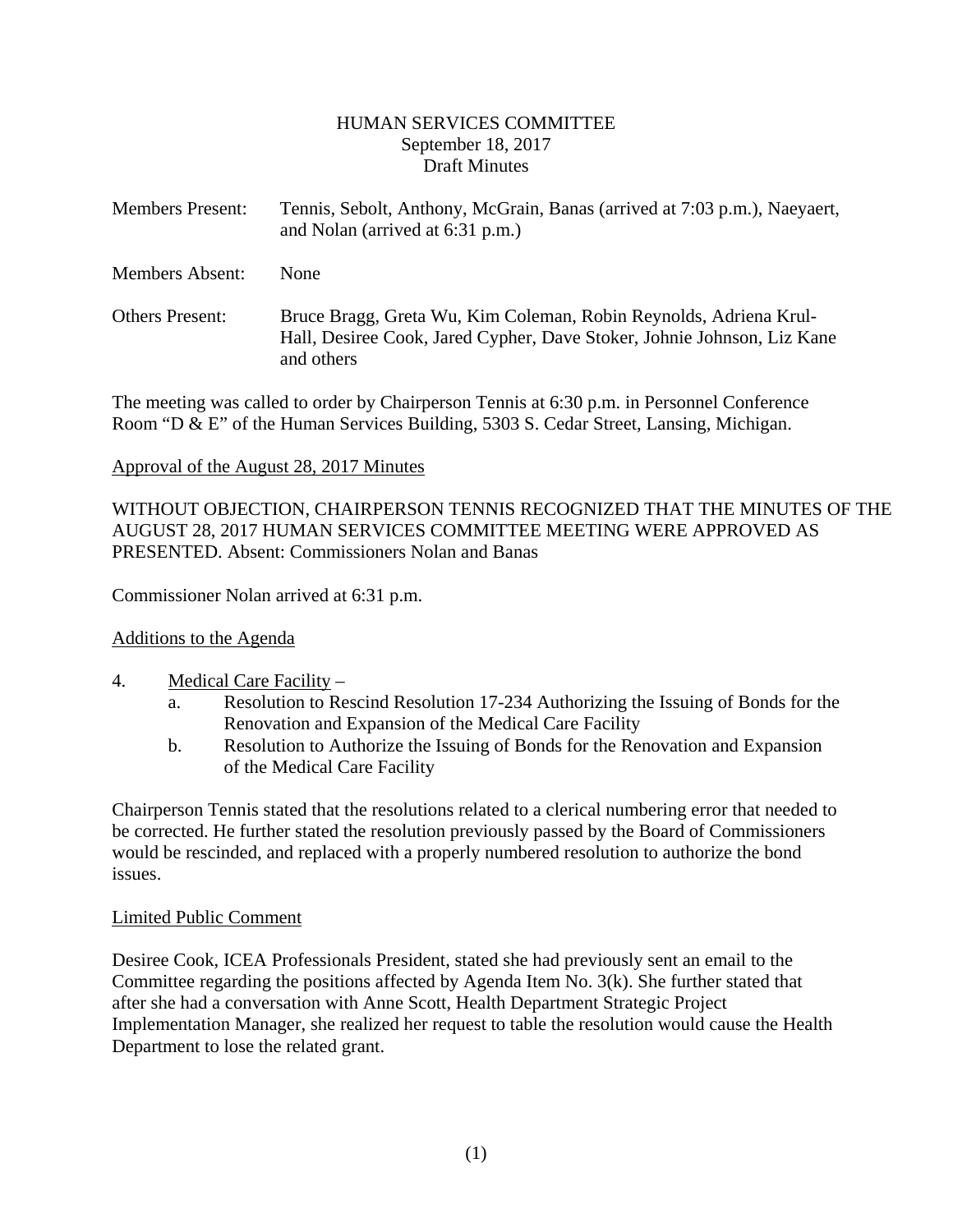Ms. Cook requested that the County employees in the affected positions be given the chance to apply and be considered for the new positions if they had the right qualifications. She further stated she would be willing to retract her request for the Committee to table the resolution, as long as the current County employees would be able to apply for the positions.

## MOVED BY COMM. SEBOLT, SUPPORTED BY COMM. MCGRAIN, TO APPROVE A CONSENT AGENDA CONSISTING OF THE FOLLOWING ACTION ITEMS:

## 3. Health Department

- a. Resolution to Authorize a 2017-2018 Agreement with the City of Lansing
- b. Resolution to Authorize Amendment #4 to the FY 2017 Comprehensive Agreement with the Michigan Department of Community Health
- c. Resolution to Authorize the Fifth Year of the Americorps\*Vista Grant Cycle for 2017-2018
- d. Resolution to Authorize a 2017-2018 Americorps State Grant
- e. Resolution to Authorize an Agreement with Enroll Michigan to Serve as a Local Community Navigator for Ingham County and Surrounding Communities
- g. Resolution to Amend an Agreement with Health Stream, Inc. for an Online Learning Management System
- h. Resolution to Authorize a Temporary Emergency Preparedness Consultant Position
- i. Resolution to Authorize an Agreement with 340Basics for Third Party Administration Services
- j. Resolution to Accept 2017 Health Center Quality Improvement Funds
- k. Resolution to Authorize a Consolidated Collaborative, Services, and Referral Agreement with CMH-CEI
- l. Resolution to Accept Ryan White Title IV Women, Infants, Children, and Youth (Part D) Funding Award for 2017-2020
- m. Resolution Honoring Rhonda Drullinger
- 4. Medical Care Facility
	- a. Resolution to Rescind Resolution 17-234 Authorizing the Issuing of Bonds for the Renovation and Expansion of the Medical Care Facility
	- b. Resolution to Authorize the Issuing of Bonds for the Renovation and Expansion of the Medical Care Facility

THE MOTION CARRIED UNANIMOUSLY. Absent: Commissioner Banas

THE MOTION TO APPROVE THE ITEMS ON THE CONSENT AGENDA CARRIED UNANIMOUSLY. Absent: Commissioner Banas

Please note that later in the meeting, the rules were suspended to allow Commissioner Banas to vote on the consent agenda.

Commissioner Banas voted in favor of the items on the consent agenda.

1. Department of Health and Human Services – Update and General Overview of Activities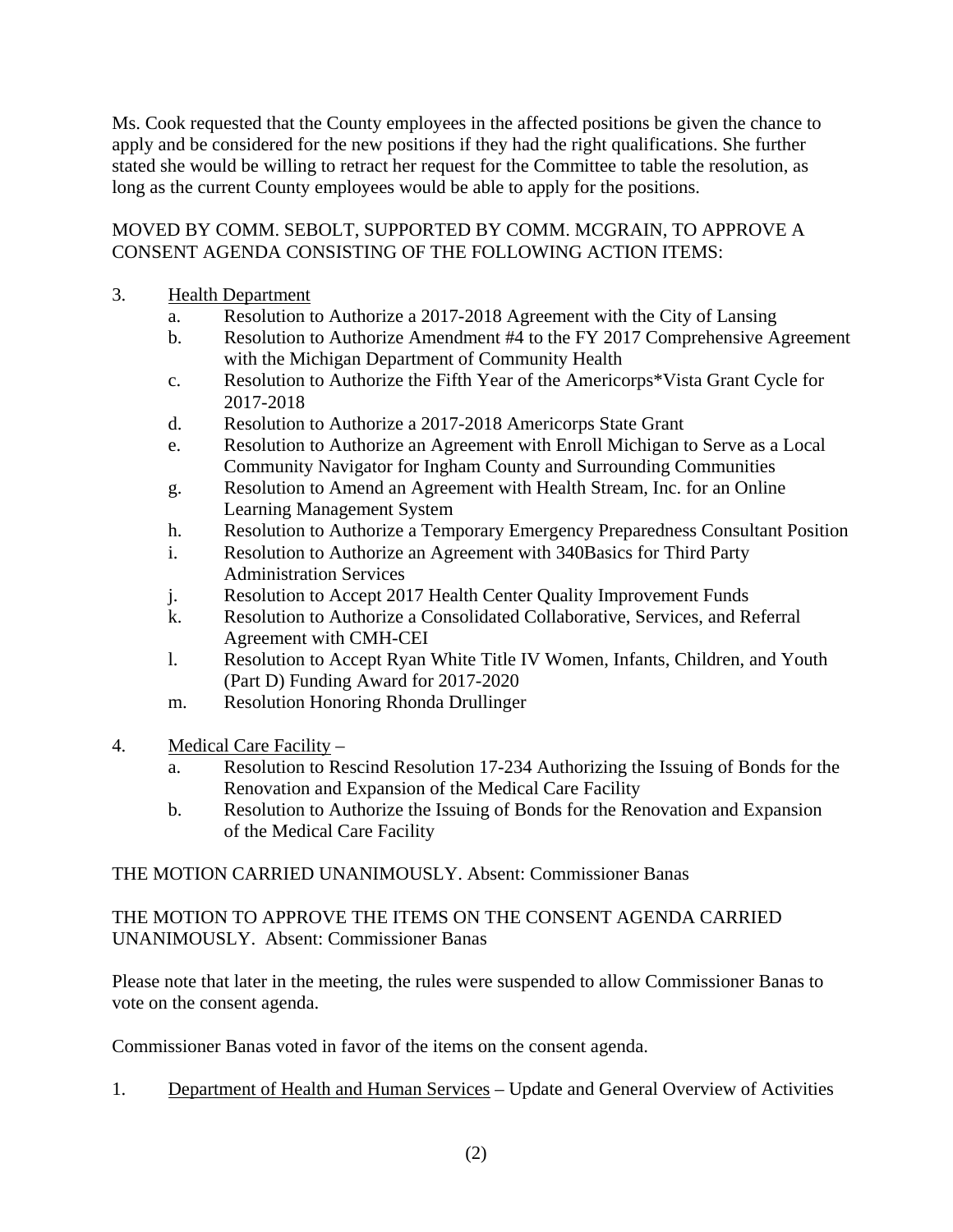Bruce Bragg, Chair of the Department of Human Services (DHS) Board, introduced himself and the other board members present at the meeting to the Committee. He provided an overview of what the DHS did and its history.

Commissioner Naeyaert stated that the Ingham Medical Care Facility (ICMCF) was something that was near and dear to her heart, and that she paid a lot of attention to because her mother had been in that facility. She further stated that the ICMCF existed to provide the elderly population a place to be taken care of, whether they had dementia or other disabilities.

Commissioner Naeyaert stated that the Committee would be discussing the Ingham Health Plan Corporation later in the meeting, which she believed should be under the purview of the DHS Board. She further stated that she needed to understand why ICMCF was autonomous and run separately, as well as IHPC, so why they could not both be under the DHS Board.

Mr. Bragg stated that the ICMCF had been established by the Board of Commissioners and established under statute, which was not true for IHPC. He further stated that the ICMCF was not able to support all of the community's needs because of its size, but the goal of it was to provide the vulnerable populations a place to go.

Mr. Bragg stated that very few private, for-profit nursing homes would take Medicaid-eligible patients, whereas ICMCF would take them. He further stated that ICMCF was the Board of Commissioners' effort to provide the vulnerable amongst us a place to go.

Commissioner Naeyaert stated she was trying to find every way possible for guidance, leadership and oversight, and she was trying to make herself more comfortable with the programs.

Commissioner McGrain stated he thought when they were appointing Mr. Bragg to the DHS Board, the Committee realized they were not sure what the DHS Board did. He thanked the presenters for providing that information, and gave them kudos for helping to select capable leaders for the divisions.

Commissioner McGrain asked the DHS Board members to introduce themselves and explain their backgrounds.

Greta Wu, DHS Board member, stated she worked for Peckham, and she was passionate about serving disadvantaged populations. She further stated she was a board member for Origami Brain Injury Rehabilitation Center and had a passion for serving the geriatric population and brain injuries.

Kim Coleman, DHS Board member, stated she was the Grand Rapids Bar Association Director and lived in Lansing, where she served on the City of Lansing Economic Development Board. She further stated that she saw serving on the boards as a way to give back to the community and speak for those who were not heard, as she was a social worker by trade and had experience in mental health, adult education and continuing education.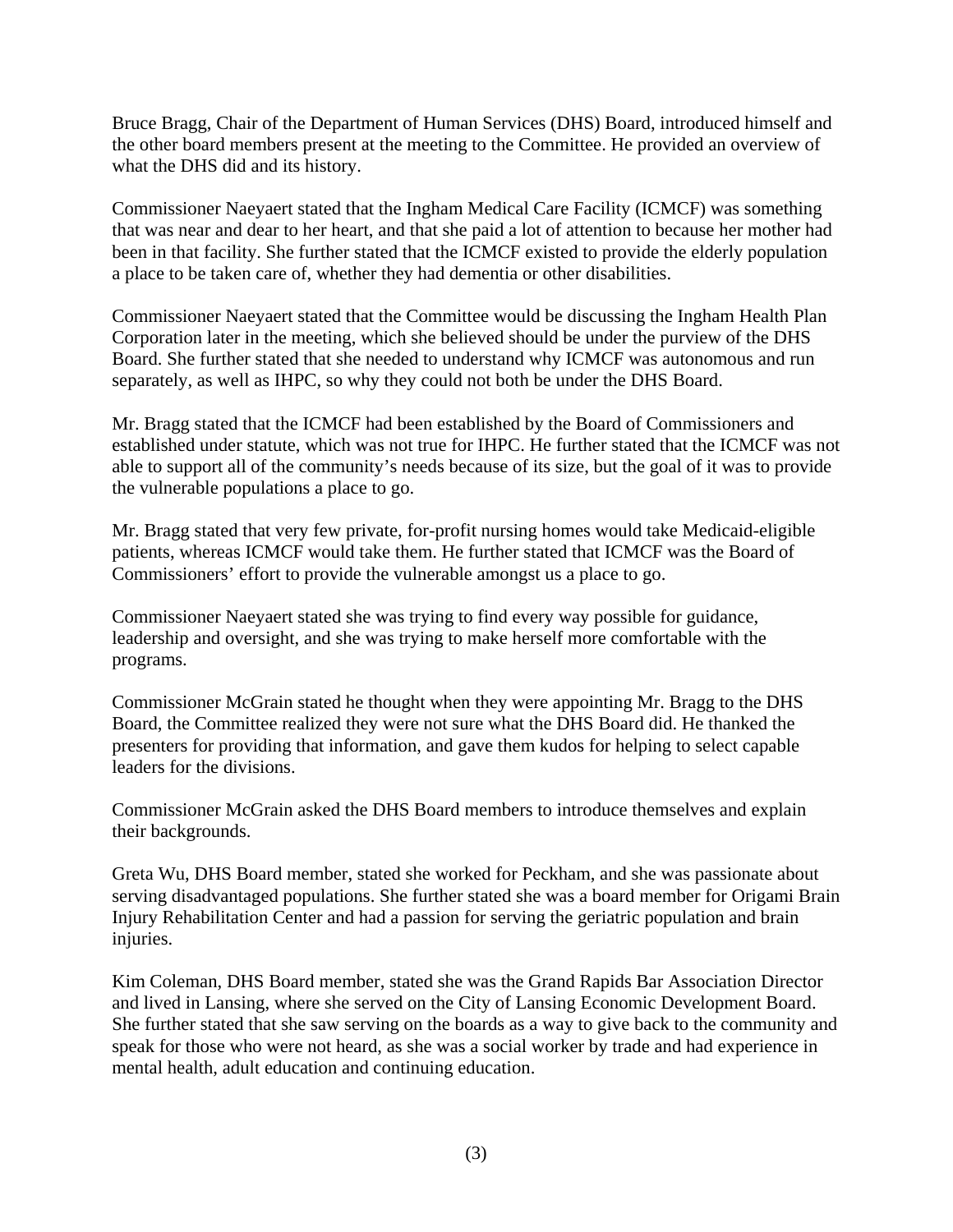#### Discussion.

Ms. Coleman stated the DHS Board members brought a variety of things to the table, but they also learned a great deal over the years. She further stated that directors of the divisions provided great leadership, and the DHS Board has tried to be good stewards and be dedicated to the organization.

Mr. Bragg stated he had been a resident of Ingham County for more than 40 years, and served as the Health Department Director. He further stated he had served on other boards around the County, and he appreciated the interesting set of knowledge and experience to help guide the agency from three different perspectives with human services roots.

Commissioner McGrain asked the presenters what they saw as challenges facing the County regarding Human Services, and what they thought was unfunded, unnoticed, or what kept them up at night.

Ms. Coleman stated she believed access was still a challenge, where services for both organizations were available for everyone, but there was only so much to do with the resources the County had. She further stated that the directors were good stewards of resources, but they could always use more to help people live better.

Ms. Wu stated that resources were always a restraint, but she also believed after-care for adults and children was lacking. She stated that when disadvantaged youths aged out of the programs provided to them, they were expected to be independent and fully functioning after they had not had good care for many years and only recently received good care.

Ms. Wu stated that populations needed support when they faced challenges, especially when they became adults and were working hard to keep a job, and if they had not developed coping skills when they had a crisis, they could lose their job. She further stated checking in with these people to help them learn how to cope was very important because the previous investment could go down the drain quickly.

Mr. Bragg stated that creativity and problem solving was a challenge, which were skills they expected and encouraged for their leaders. He further stated directors had to be realistic with available resources, but they could attempt to maximize resources as well.

Mr. Bragg stated the PACE Program was a good example of trying to assure that vulnerable people had access to services even if they were not in the facility. He further stated that a lot could be accomplished by partnering with other agencies.

Commissioner Banas arrived at 7:03 p.m.

Mr. Bragg thanked the Committee for their support in the endeavor.

Chairperson Tennis thanked Mr. Bragg and the DHS Board members for their service.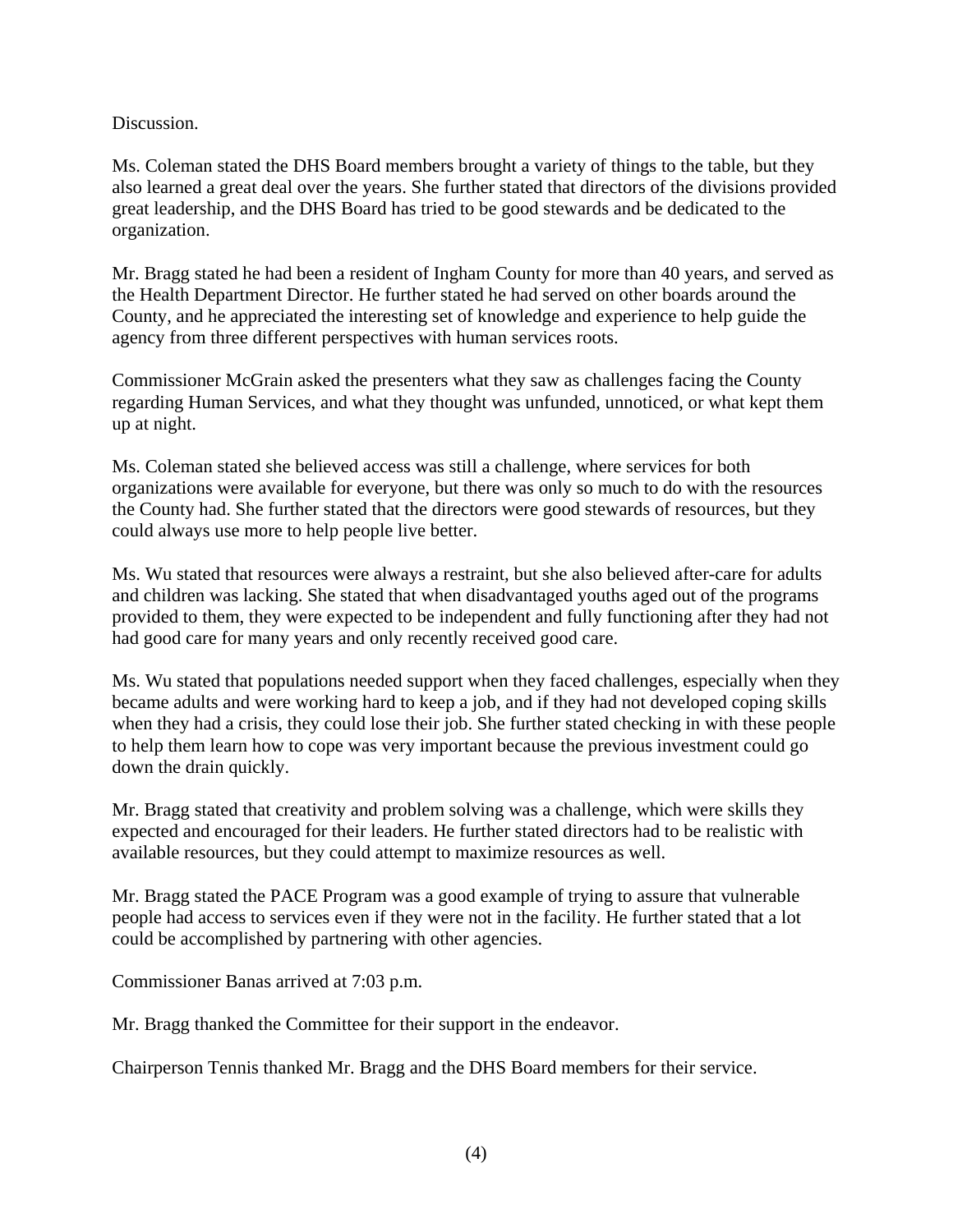2. Health Services Millage – Millage Eligibility for Certain IHPC Members (*Discussion*)

Robin Reynolds, Ingham Health Plan Corporation (IHPC) Executive Director, introduced herself and Adriena Krul-Hall, IHPC Operations Manager, to the Committee. She further outlined the presentation that had been submitted to the Committee.

Ms. Reynolds stated that the budget was the reason they were before the Committee, because IHPC was requesting to provide coverage for all uninsured low-income members in the community. She further stated the additional uninsured residents from the County would be about 400 people per year, in addition to the approximately 1000 other people they were already serving.

Ms. Reynolds stated the additional members were considered bridge members, and she thought the millage definition covered them.

Chairperson Tennis stated he understood there was some confusion surrounding the legal position of using the millage language.

Dave Stoker, County Attorney, stated there were both legal and policy interpretations surrounding the question. He further stated the policy issue fell on the Board of Commissioners to decide what they would like to do.

Mr. Stoker outlined the legal interpretation of the millage, and what would have to be a policy decision by the Board of Commissioners, to decide if they wanted to fund something that was contrary to the Affordable Care Act.

Chairperson Tennis clarified that it was not a criminal issue to provide services to the people in the bridge group.

Mr. Stoker stated it was not a criminal issue, although it had civil penalties.

Chairperson Tennis stated the current administration was trying to get rid of those civil penalties. He further stated that the term "violation of law" was a loaded term, and he wanted to be clear on what that meant.

Mr. Stoker stated Chairperson Tennis was correct, and explained that this mechanism would be contrary to the current statutes regarding the individual mandate. He further stated if the person was eligible for Medicaid, it was not going to be under the individual mandate, and there were regulations surrounding family size and income.

Mr. Stoker stated there were also a lot of exceptions, including to the ability to pay and subsidies that could be provided. He further stated nevertheless, it was a mandated statutory requirement and it came down to what role the Board of Commissioners wanted to play in funding those individuals and how they might want to fund them.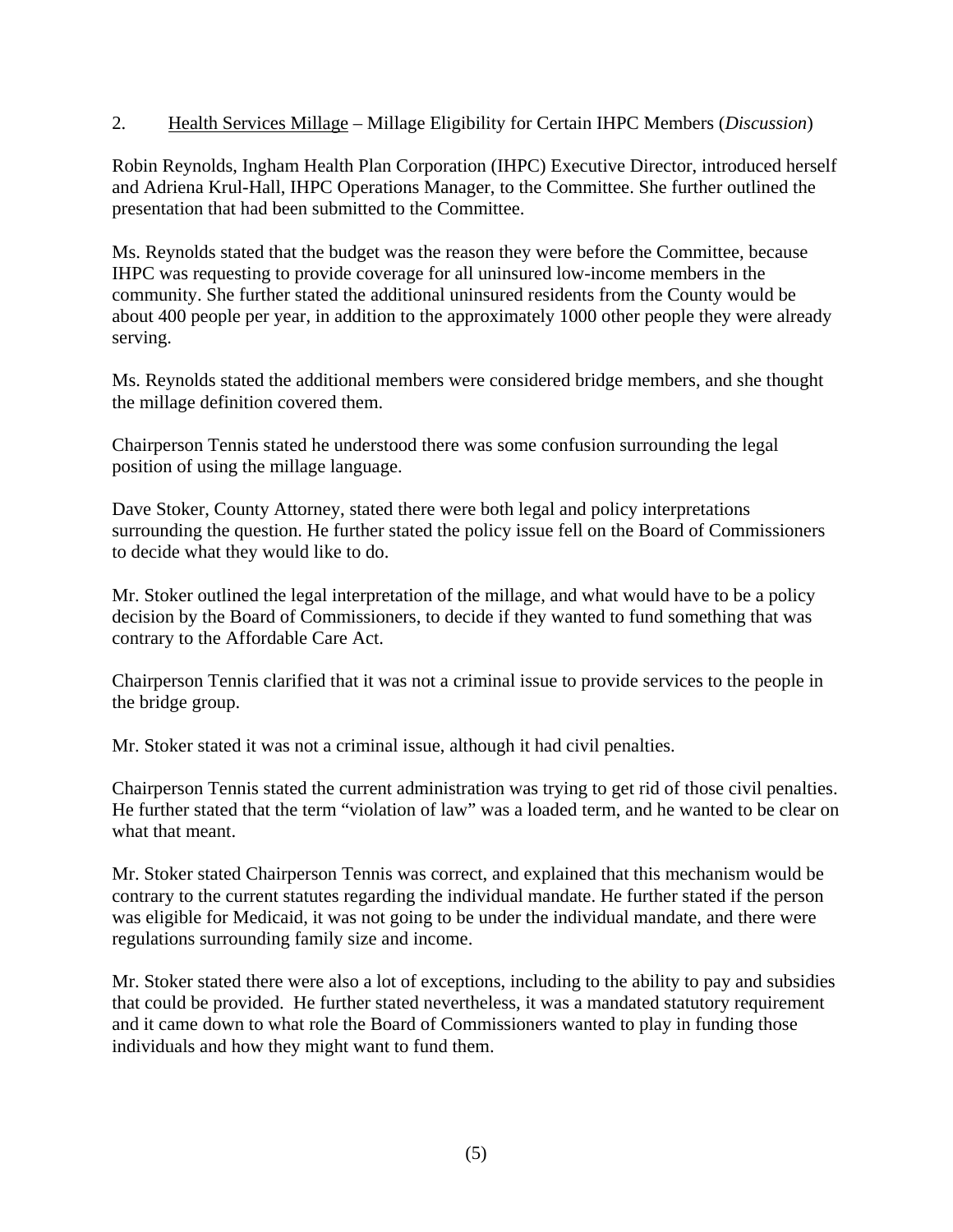Mr. Stoker stated they could not legally do something contrary to the ballot language they passed, for instance, funding someone who made \$28,001. He further stated those grey areas need to be dealt with by policy and put into the contract with IHPC.

Mr. Stoker stated that another issue that had come up years ago had been the question of if the health care navigators could recommend IHPC coverage to the clients, because it was not technically health insurance and created a penalty for the person, although IHPC had disclaimers on the website stating it was not insurance.

Ms. Reynolds clarified that IHPC did not excuse the patients from their civil liability.

Chairperson Tennis stated the question was whether the County could reimburse IHPC for the costs of the individuals in the bridge group. He further stated he understood Mr. Stoker's opinion was that the County could reimburse IHPC for the bridge group.

Mr. Stoker stated there was nothing in the ballot language that said they could not.

Commissioner Anthony stated she wanted to make it clear that this was not giving these individuals health insurance, this was a health product.

Ms. Reynolds stated that was correct.

Chairperson Tennis stated the Board of Commissioners had talked a lot about IHPC coverage over the years, and this particular concern was a policy issue. He asked Ms. Reynolds to clarify the amount of people this bridge group would cover.

Ms. Reynolds stated there were currently 413 people eligible for the bridge group, which was about one-third of the people they usually served. She further stated IHPC sent invoices to Ingham County for billable medical expenses for the individuals currently eligible to be reimbursed, and if they used the current projections of the population, it would cost about \$468,000.

Jared Cypher, Deputy Controller, stated the County was invoiced for billable claims on medical and pharmacy, but the County did purchase dental insurance for each of those individuals as well, which was a fixed cost.

Chairperson Tennis clarified that those costs would be per capita, so those costs would be incurred regardless.

Commissioner Naeyaert stated when IHPC had previously asked for additional funding, the Committee had taken a stand not to cover the bridge group. She further stated she did not know how, in this budget time for the County, they could afford to do this.

She further stated it was not that she was not sympathetic to those who could not afford insurance, but she was baffled at the fact that the Health Department could not provide the same services, since their patient numbers were decreasing, while IHPC could serve people's medical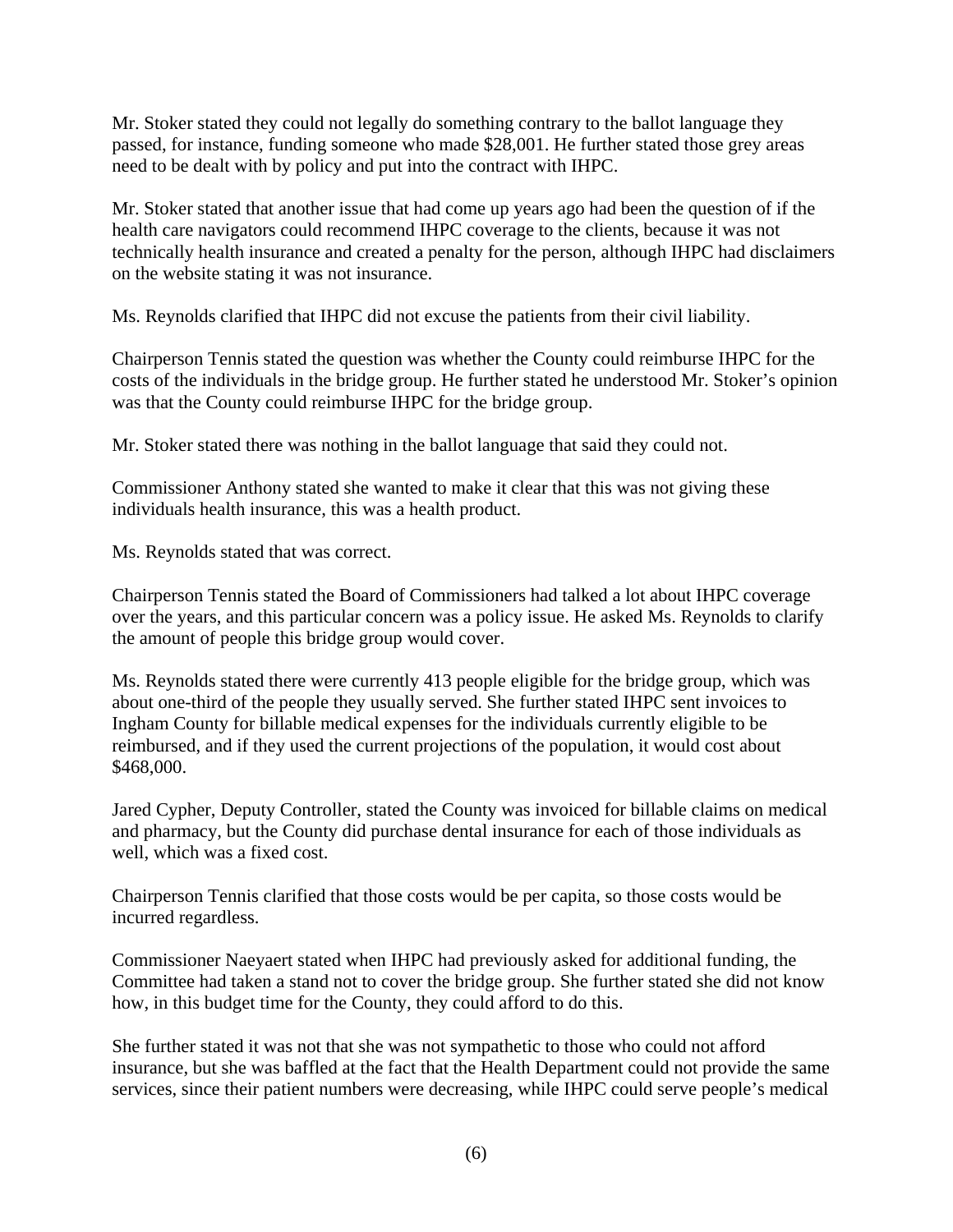and dental needs. She further stated she did not know why this needed to continue to be a discussion.

Chairperson Tennis stated the Committee had discussed this issue previously, but they had been under the impression that the legal opinion was no.

Commissioner Nolan stated as a point of order, if Chairperson Tennis would like to take part in the discussion, that he turn the chairing of the meeting over to Commissioner Sebolt.

Chairperson Tennis stated her concern was noted, and he was just answering Commissioner Naeyaert's question.

Mr. Stoker stated that the spend-down issue with Medicaid was not allowed, whereas this particular issue had not been looked at.

Mr. Cypher stated that the spend-down was included in the contract with IHPC as of now.

Chairperson Tennis asked how that was so.

Mr. Cypher stated it was included in the reimbursements. He further stated that they also paid for those with a hardship waiver, so funding the bridge group would be above and beyond that.

Chairperson Tennis asked how many individuals there were, that were able to spend down but would not still be eligible under 28,000.

Ms. Krul-Hall stated it was a small amount of people, she estimated to be about 30 out of the 3800 people they covered.

Discussion.

Chairperson Tennis asked Mr. Cypher to answer Commissioner Naeyaert's question about how this would affect the County's budget.

Mr. Cypher stated this would not affect the General Fund; it would only affect the Health Services Millage Fund. He further stated it would not be sustainable in the long term, because they had set the millage rate based on the continuation of the current contract, and they could only plug the extra gap made by the bridge group for one year before they would have to address the millage rate.

Commissioner Banas stated they had rolled the Health Services Millage back to 1/3 mills from 1 mill when numbers of people enrolled had lowered.

Mr. Cypher clarified that the millage had been approved at .52 mills, and it had been rolled back to .35 mills.

Commissioner Sebolt clarified that it would still be under the cap to fund these individuals.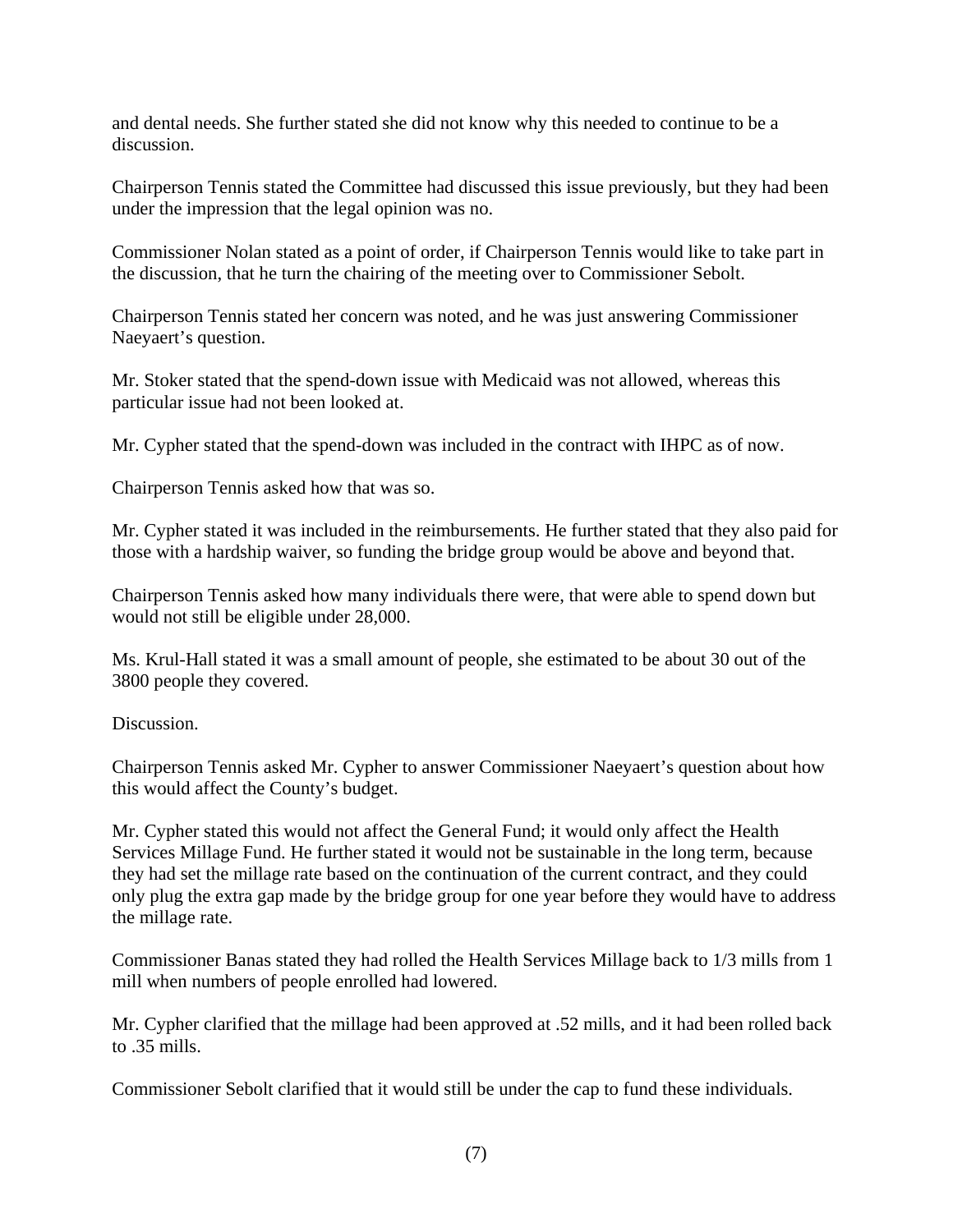Mr. Cypher stated it had been approved by the voters to raise and lower the millage, as long as it did not go over the cap.

Chairperson Tennis stated Commissioner Grebner had relayed to him that he was concerned this discussion was about creating new Health Services Millage language and wanted to be involved. He further stated that the millage language would be addressed at a later date.

Commissioner McGrain asked if the \$467,000 cost to fund the bridge group was computed at cost, or if it was estimated actual medical expenses.

Ms. Krul-Hall stated it was estimated, based on what that population was currently using.

Commissioner McGrain clarified that the County was not currently paying for those individuals, and he asked how many individuals there were in the bridge group.

Ms. Krul-Hall stated it could fluctuate between 400 and 500.

Commissioner McGrain stated it had occurred to him that the County reimbursed for 1000 people already, and that was only paying for about 2/3 of them. He stated he was in favor of reviewing the millage language as early as next year.

Chairperson Tennis stated the Committee did get a request from Community Health Centers Board to redo the millage language.

Commissioner McGrain stated he thought until they rewrote the millage language to include more services, he thought when the voters passed the millage, they were stuck with what they had.

Commissioner Sebolt stated he would argue that affordability was a point of access. He further stated that the current Board of Commissioners' hands were not tied by what past boards had done, as they could speak through resolutions on what they wanted to do, and he thought if it was legally allowed and it was the will of the Board, then it should be done.

Commissioner Nolan stated she was concerned that the number of bridge group individuals fluctuated between 400 and 500 currently, but if word on street was they heard the County opened the door to those people eligible and they could not afford insurance on the exchange, it would exceed the .52 mills.

Ms. Reynolds stated IHPC was currently providing benefits to those people, they were just not being reimbursed by the County for them.

Commissioner Nolan stated she understood that, but from her years of teaching middle school, there was an information sharing network and that number of bridge group members would change and go up.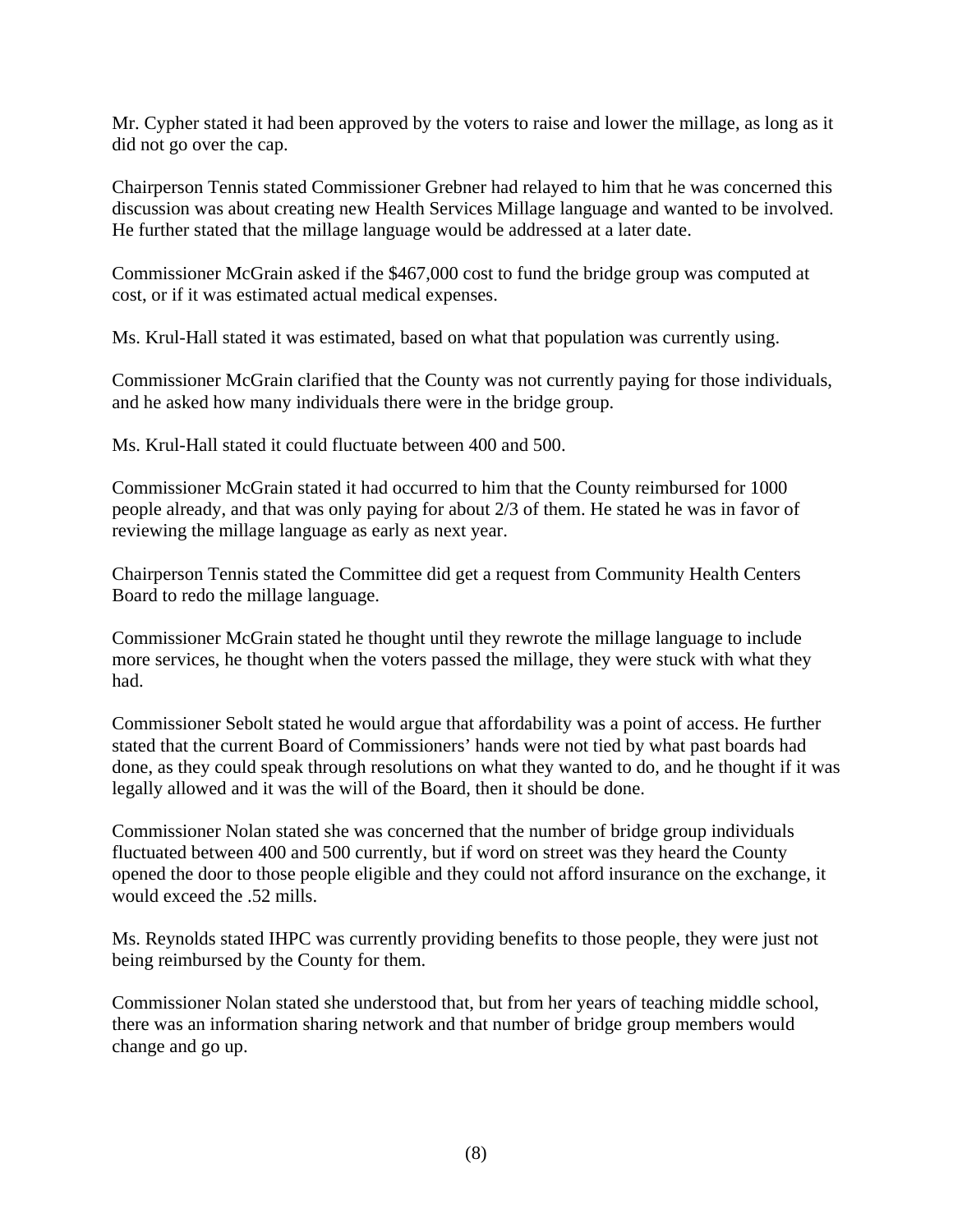Commissioner Naeyaert asked what IHPC used to determine who was and was not a resident of the County.

Ms. Krul-Hall stated the individual must reside in Ingham County.

Commissioner Naeyaert asked how long they must be a resident for, and how the transient residents were accounted for, if it counted for them to just spend one night in the County.

Ms. Krul-Hall stated IHPC had a policy, which did not have a length of residency requirement, but they must spend time in Ingham County for things other than vacation.

Commissioner Naeyaert asked what proved to IHPC that the person was a resident of the County.

Ms. Krul-Hall stated the person had to provide a written document that proved their residence, which could include a lease, utility bill, license, voter ID card, or other document with their address.

Commissioner Naeyaert asked how IHPC accounted for the transient population's residency.

Ms. Krul-Hall stated an individual must be able to have mail delivered to them. She further stated if the mail was returned, out of county, or undeliverable, then the person was disenrolled from IHPC.

Commissioner Nolan stated the Committee also had a resolution before them regarding the IHPC.

Chairperson Tennis stated that resolution was just an extension and it did not include the bridge group coverage.

Commissioner Nolan stated she would like to know the Committee's feelings on the proposal.

Commissioner McGrain stated he would like to see data and projections for 2017 to see where they lined up with the millage funding.

Mr. Cypher stated they were about right on target, within a few thousand dollars of the millage funding for the year for who the County currently covered.

Commissioner McGrain stated he would like to see data on paper for 2017 and 2018, specifically how these per member, per month costs were calculated.

Chairperson Tennis asked what Commissioner McGrain's thoughts were on the proposal, as Commissioner Nolan had requested.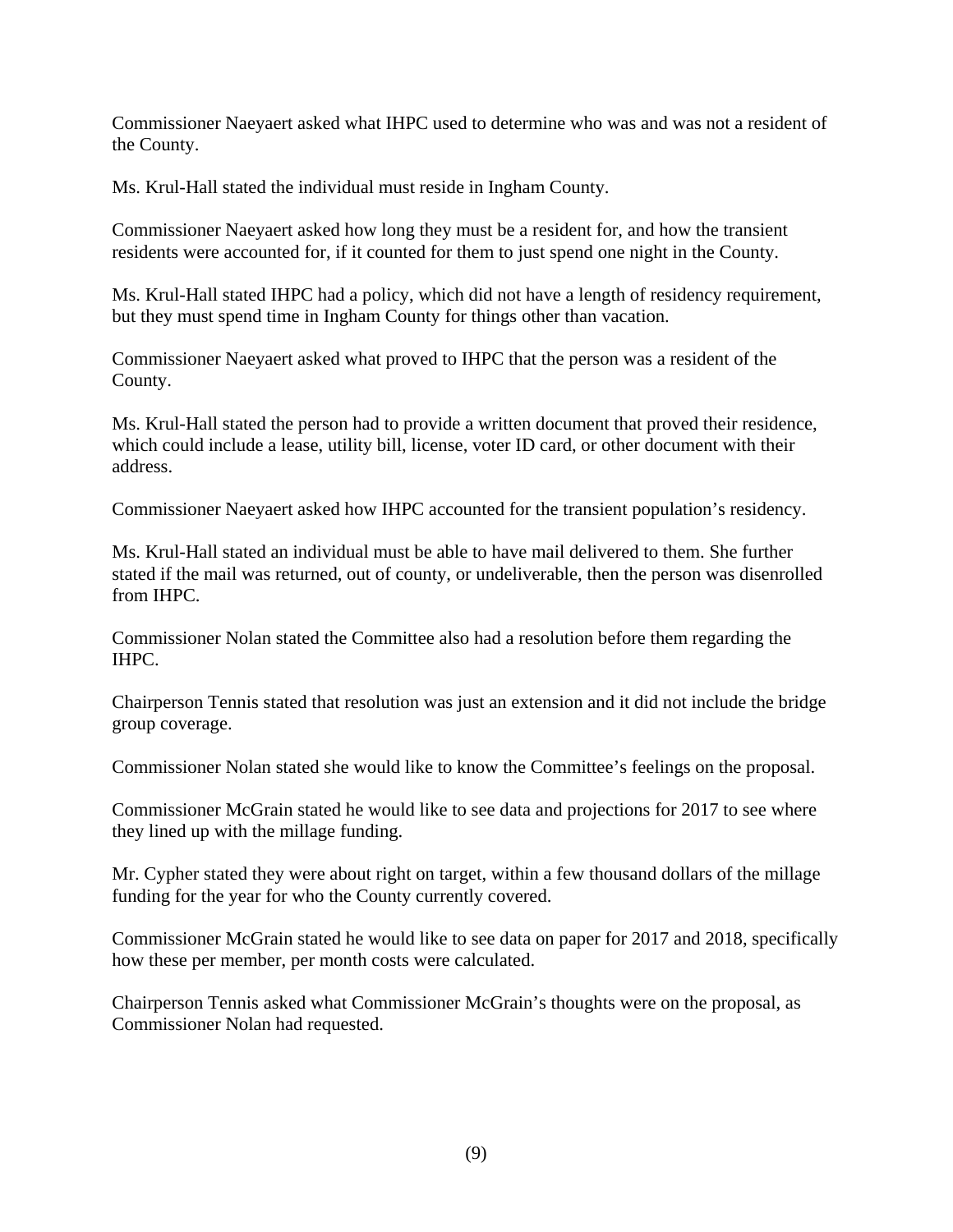Commissioner McGrain stated he felt like the County was stuck with their current language in the policy they put forth, and he would like to change that language soon so they were not so constrained by the language.

Commissioner Banas stated the County was right on target with what they were planning to spend for this year, and she was concerned if they were looking at spending a half million more dollars, they could only cover it initially. She further stated that the Committee had previously discussed what the millage could be used for in the future, including services for homeless children, mental health needs and senior citizens, and she thought what was allowed for under the millage language had become the expectation of what was allowed, and she was not sure she wanted to rewrite it today with only a few years left on the millage.

Commissioner Anthony stated she thought the attorney's opinion gave them some flexibility, and she wanted to reach these populations, especially when voters were generous when it came to providing for the vulnerable populations. She further stated that it would not be criminal to cover these people, and it would be in the same spirit as what the millage intended, so she would lean toward having that type of flexibility.

Commissioner Naeyaert stated she felt like the County did not have the means or the luxury to provide for everyone, and if they did, they would need to start looking at other things they could provide for the County. She further stated that there were a lot of things people in the county needed, and if they had access to the services, then they had access.

Commissioner Naeyaert stated she was not in favor of increasing the reimbursement to \$467,000, and she would like to see the projections and data. She further stated she thought the Committee had decided at the last meeting not to do it, and it also did go anywhere during the Finance Committee meeting, so no matter how many times IHPC asked, they would keep saying no.

Commissioner Sebolt stated if the proposal was in a resolution in front of them today, he would support it, because he believed basic health services were not a luxury, they were a matter of life and death. He further stated that knowing the circumstances of some of his constituents, they needed the support, and knowing the circumstances of another set of his constituents, they were generous and would want to provide services to these people.

Chairperson Tennis stated a few years ago, IHPC covered 15,000 people, which they were able to do through mechanisms like matching funds through Medicaid, and it allowed them to provide for a huge population and create a healthier population. He further stated that 90% of people funded by IHPC went away with the Affordable Care Act, mostly due to expanded Medicaid, so the question became who would be covered under this millage.

Chairperson Tennis stated the County funded lower income populations, and this group of people would be covered, the question was if the County reimbursed IHPC for them. He further stated that the fund balance was going down each year, and he thought that as long as there were people out there that qualify, the County should do this.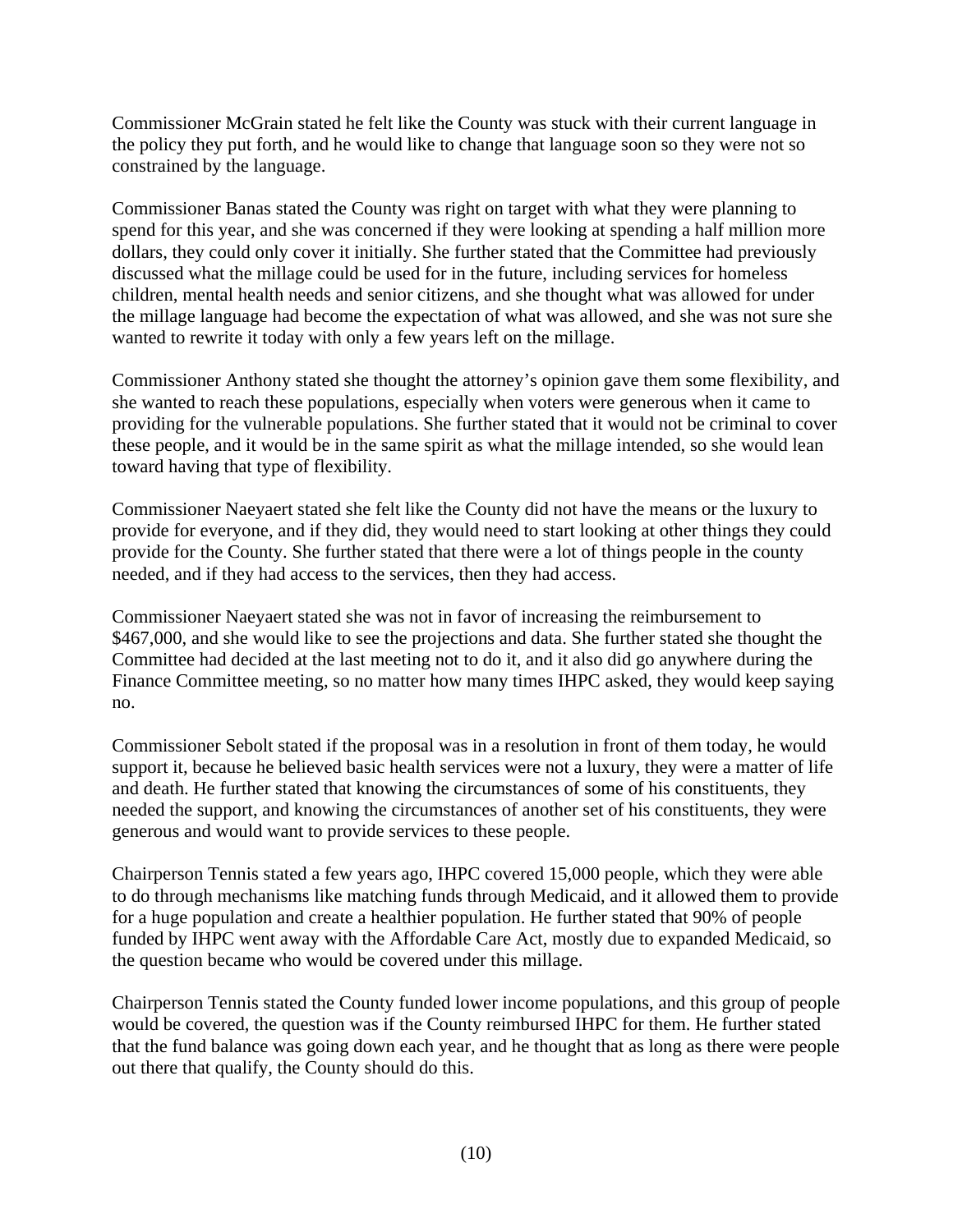Chairperson Tennis stated he agreed with Commissioner Sebolt that the County should fund the bridge group, and then readdress the millage question so they could broaden the uses for it.

Commissioner Nolan stated that she would like to remind the Committee that because IHPC was a 501(c)3, it had been able to amass \$10 million from Medicaid Disproportionate Share Hospital (DSH) payments before DSH had gone away. She further stated that there was still \$8 million left from those funds, and she would like to see those 400 people funded by that money, so the County should work with IHPC to do so.

Commissioner Nolan stated she saw this as a way to support a worthy cause and have it go to people who need it. She further stated using the DSH funds would give back to the community, and she would rather see \$2 million per year go toward health care, than have it fill holes in the IHPC budget for staff and facilities.

Commissioner Naeyaert stated that when the County lowered the millage because of lower numbers enrolling, they still knew the fund balance still there to provide for people who did not have access to health care. She further stated fourth criterion for the funds was inability to afford health insurance, and there was an outcry from around the County when the conversation about the fund balance at IHPC happened a few years ago, she did not think that was how the public wanted the money to be spent.

3. Health Department

f. Resolution to Amend the Agreement with the Ingham Health Plan Corporation

## MOVED BY COMM. MCGRAIN, SUPPORTED BY COMM. NOLAN, TO APPROVE THE RESOLUTION.

Commissioner Naeyaert clarified that this resolution would not change the people covered under the contract to include the bridge group.

Ms. Reynolds stated that was correct, as this resolution was only amending the contract with the Health Centers.

Mr. Cypher explained the agreement between IHPC and the Health Centers.

Commissioner McGrain asked if it was true that a portion of the money reimbursed to IHPC came back to the County.

Mr. Cypher stated a significant portion of the reimbursed money came back to the County through the Health Centers. He further stated that someone would present at a future meeting and provide a breakdown of the money.

Commissioner McGrain asked if the amount of money that was returned to the County was 40 to 50% of the funds reimbursed to IHPC.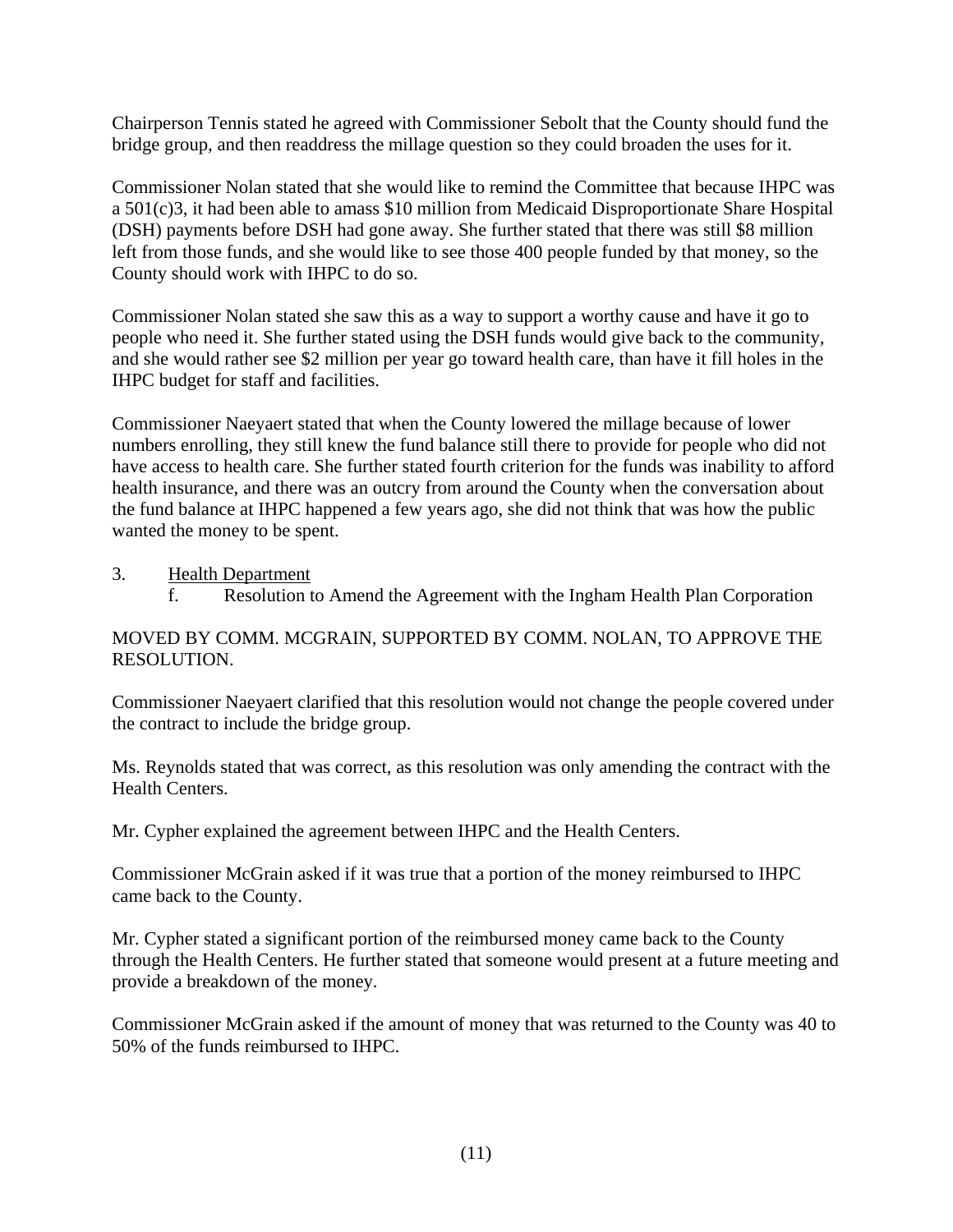Mr. Cypher stated the amount was closer to 40%, as Sparrow and Cristo Rey were also facilities used most often in the program.

Ms. Krul-Hall stated the County and Cristo Rey were equally frequented, possibly due to the population that was involved in the program.

Chairperson Tennis thanked the presenters for joining the Committee.

THE MOTION CARRIED UNANIMOUSLY.

Announcements

MOVED BY COMM. MCGRAIN, SUPPORTED BY COMM. ANTHONY, TO SUSPEND THE RULES AND ALLOW COMM. BANAS TO VOTE ON THE ITEMS ON THE CONSENT AGENDA.

THE MOTION CARRIED UNANIMOUSLY.

Commissioner Banas voted in favor of the items on the consent agenda.

Public Comment

None.

Adjournment

The meeting was adjourned at 7:53 p.m.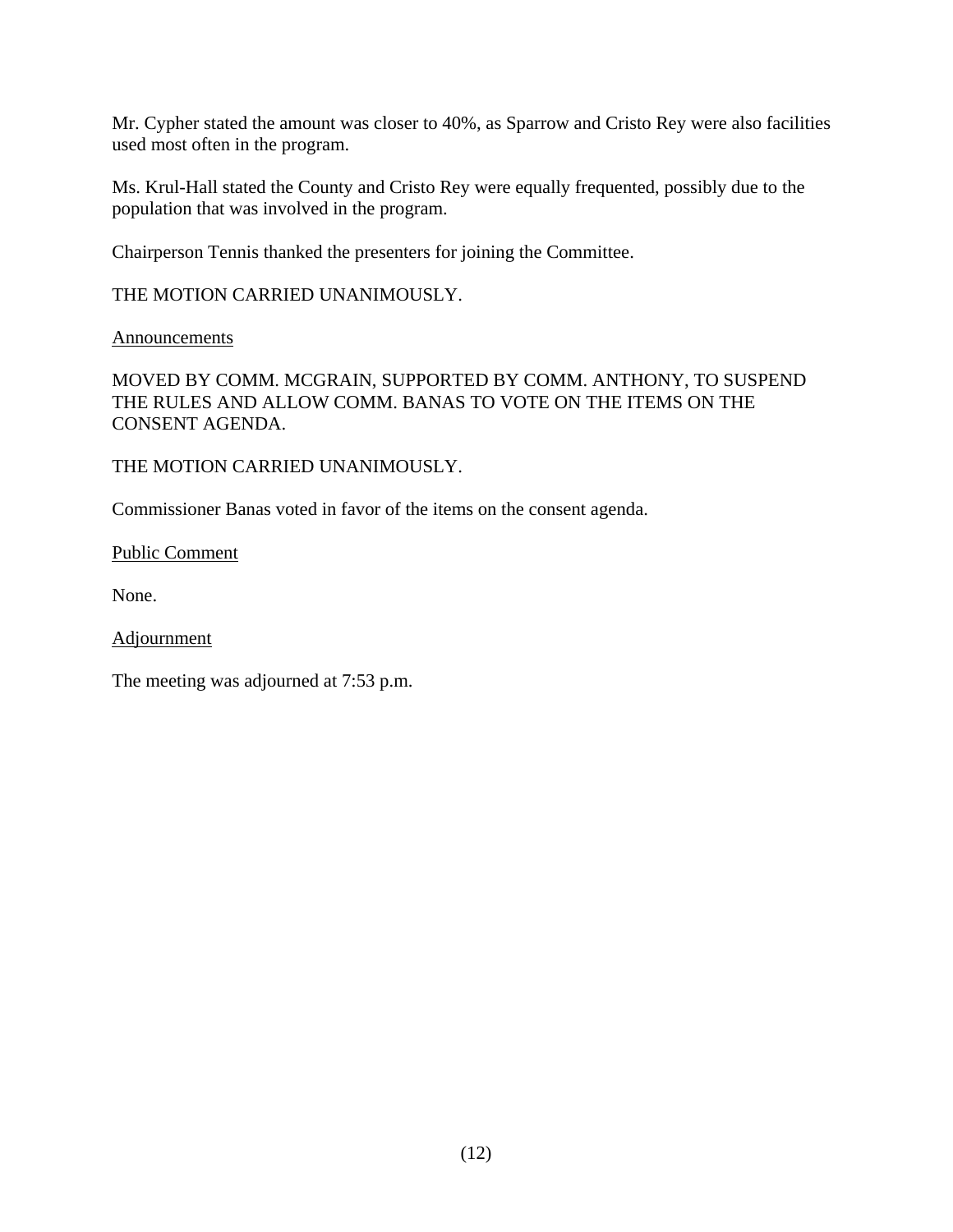# **OCTOBER 2, 2017 HUMAN SERVICES AGENDA STAFF REVIEW SUMMARY**

## **ACTION ITEMS:**

#### **The Deputy Controller is recommending approval of the following resolutions**

# *1. Health Department*

*a. Resolution to Authorize an Agreement with Capital Area Community Services to Serve Early Head Start Children through the Family Outreach Services Program* 

This resolution authorizes an agreement by which Capital Area Community Services (CACS) provides up to \$31,944 for the provision of Early Head Start (EHS) home visiting services with the county also agreeing to provide, as a non-federal share, an in-kind match in an amount of at least \$15,678 with the required match derived from staff wages and benefits, indirect costs, facilities, advisory committee participation, and parent participation. Due to changes in the program requirements, it was determined that CACS would deliver home visiting EHS services, rather than ICHD. As a result, this contract is effective for a three month period in order to transition families and wrap up project deliverables. The CACS/EHS grant and County general funds provided support to 3 FTE positions, one of which has been vacant since May 2017 and will be eliminated. ICHD will maintain the remaining 2 FTE positions as part of the Family Outreach Services unit, utilizing general funds currently allocated to the CACS/EHS grant, along with Medicaid match.

#### *b. Resolution to Authorize an Agreement with Kresge Foundation*

This resolution authorizes an agreement with the Kresge Foundation by which Ingham County will receive \$125,000 for the grant period of August 1, 2017 to September 30, 2018 as a part of the Emerging Leaders in Public Health project. The funding and agreement allows for establishing a new role for the Ingham County Health Department (ICHD) in creating a designation of best practice for exemplifying Health Equity & Social Justice (HESJ) in everyday practice and service; providing technical assistance, consultation, and training for improved service delivery; and positioning the ICHD to pilot test, incubate, and disseminate trainings with applied HESJ concepts. Ultimately, this project will provide ICHD the opportunity to establish a training and consultation tool box for eliminating health inequities. These transformations are all a part of a larger transformation by which ICHD will utilize existing positions and expertise to form an Office of Innovation, Policy, and Planning. No positions will be created with these funds.

## *c. Resolution Honoring Margaret (Peggy) Albrecht*

This resolution honors Peggy Albrecht upon her retirement after 13 years of dedicated service to Ingham County.

## **OTHER ITEMS:**

*2. Health Services Millage - Compliance Report from MALannoye Consulting (Presentation)*  Mary Lannoye will attend the meeting to present the 2016 compliance report on the health services millage contract between Ingham County and the Ingham Health Plan Corporation.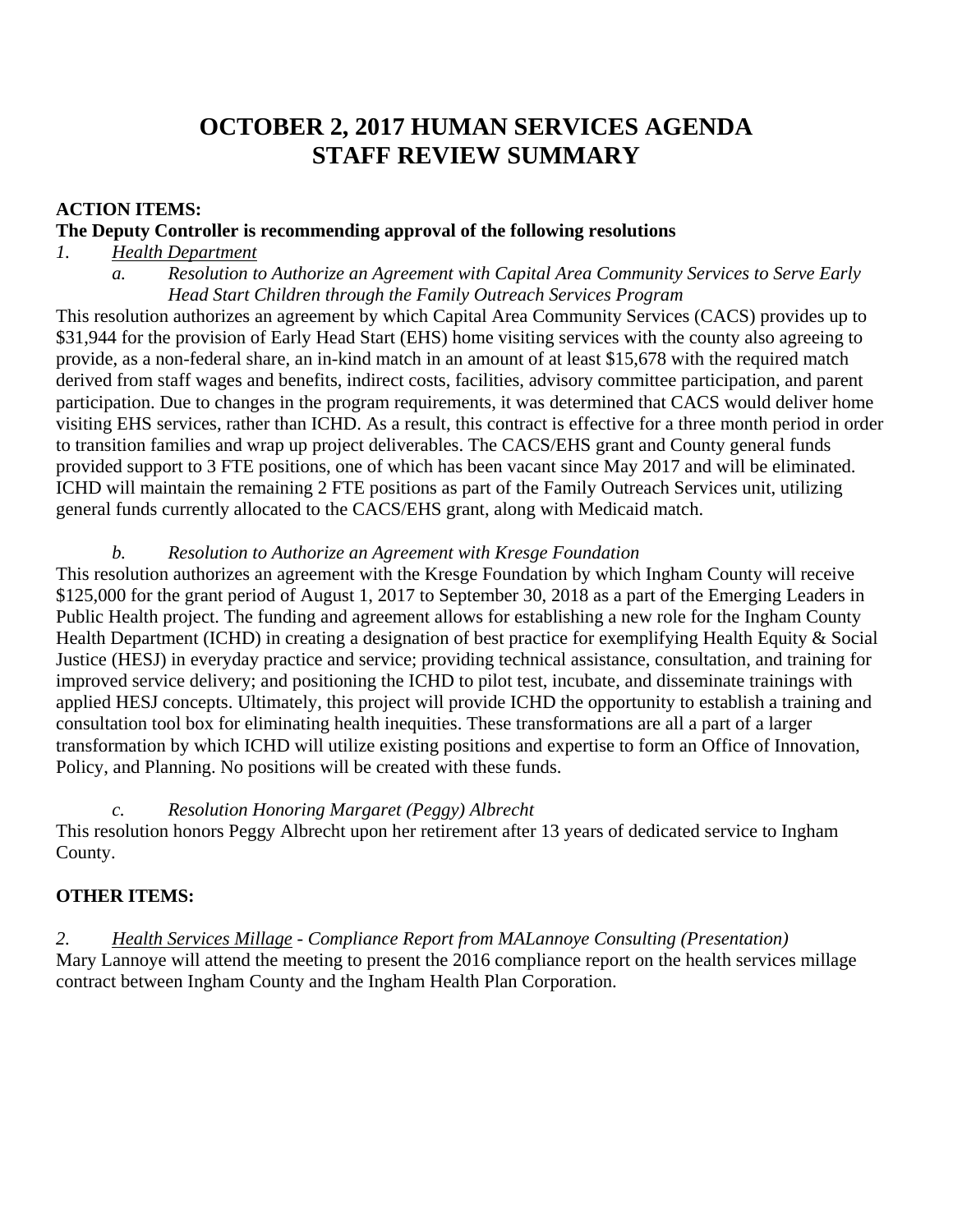<span id="page-14-0"></span>

| TO:          | Board of Commissioners Human Services & Finance Committees                      |  |  |  |
|--------------|---------------------------------------------------------------------------------|--|--|--|
| <b>FROM:</b> | Linda S. Vail, MPA, Health Officer                                              |  |  |  |
| DATE:        | September 1, 2017                                                               |  |  |  |
|              | <b>SUBJECT:</b> Early Head Start Agreement with Capital Area Community Services |  |  |  |
|              | For the meeting agendas of October 2 & 4, 2017                                  |  |  |  |

#### **BACKGROUND**

The Early Head Start (EHS) home visiting model is a federally recognized, evidence-based approach to working with at-risk families in our community. As a school readiness program, it provides opportunities for families to prepare their children for both preschool Head Start and elementary school.

Capital Area Community Services (CACS) has contracted with the Ingham County Health Department (ICHD) to deliver EHS home visiting services since 2002. Due to changes in the program requirements, it was determined that CACS would deliver home visiting EHS services, rather than ICHD. As a result, this contract is effective for a three month period in order to transition families and wrap up project deliverables.

The CACS/EHS grant and County general funds provided support to 3 FTE positions, one of which has been vacant since May 2017 and will be eliminated. ICHD will maintain the remaining 2 FTE positions as part of the Family Outreach Services unit, utilizing general funds currently allocated to the CACS/EHS grant, along with Medicaid match.

#### **ALTERNATIVES**

There are no alternatives.

## **FINANCIAL IMPACT**

The agreement with CACS provides up to \$31,944 for the provision of EHS home visiting services. ICHD also agrees to provide, as a non-federal share, an in-kind match in an amount of at least \$15,678. The required match is derived from staff wages and benefits, indirect, facilities, advisory committee participation, and parent participation.

#### **OTHER CONSIDERATIONS**

There are no other considerations.

## **RECOMMENDATION**

Based on the information presented, I respectfully recommend approval of the attached resolution to authorize the EHS home visiting services agreement between ICHD and CACS for the period of August 1, 2017 through October 31, 2017 in an amount not to exceed \$31,944.00.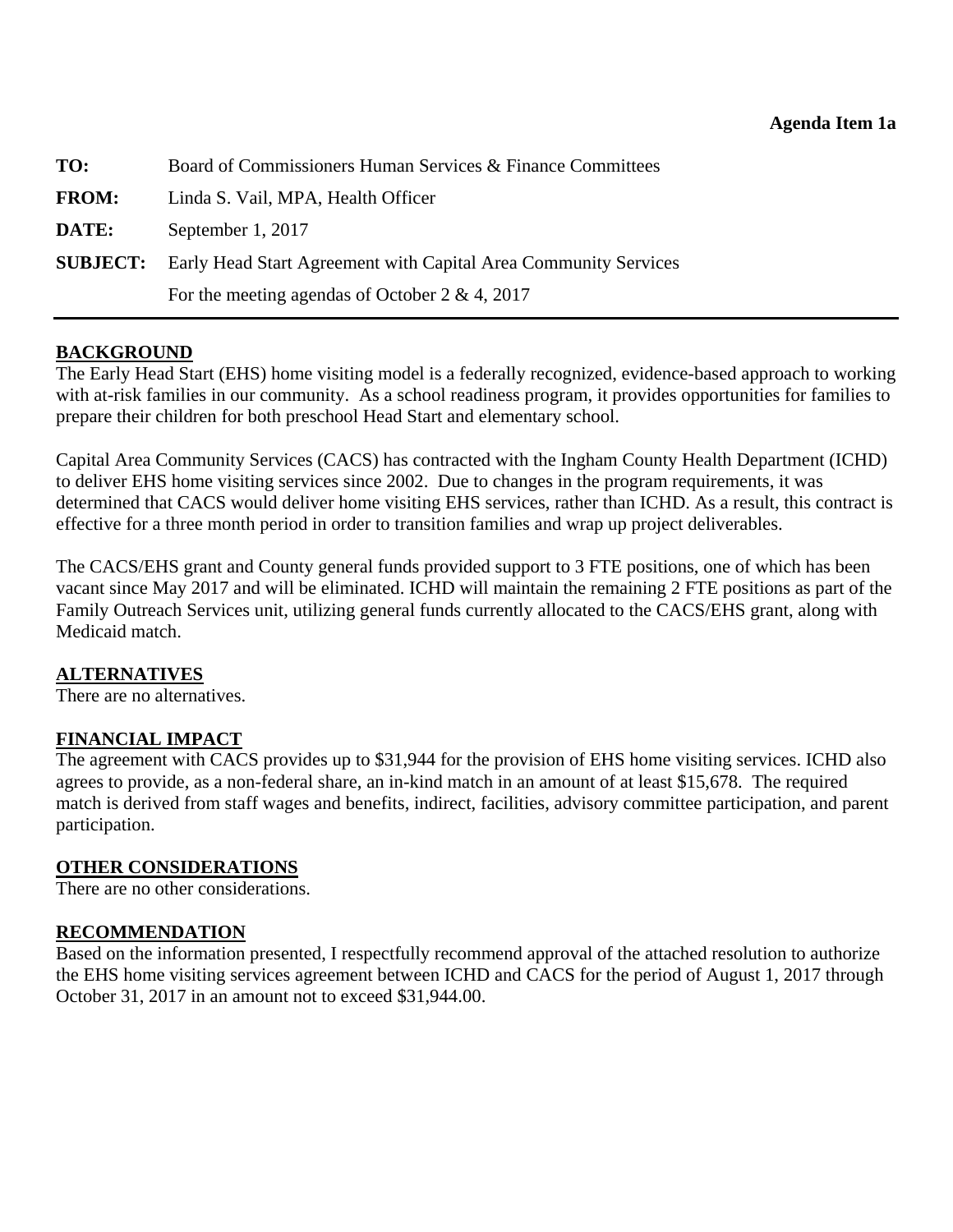Introduced by the Human Services and Finance Committees of the:

#### INGHAM COUNTY BOARD OF COMMISSIONERS

#### **RESOLUTION TO AUTHORIZE AN AGREEMENT WITH CAPITAL AREA COMMUNITY SERVICES TO SERVE EARLY HEAD START CHILDREN THROUGH THE FAMILY OUTREACH SERVICES PROGRAM**

WHEREAS, the Early Head Start (EHS) home visiting model is a federally recognized, evidence-based approach to working with at-risk families in our community, providing opportunities for families to prepare their children for both preschool Head Start and elementary school; and

WHEREAS, Capital Area Community Services (CACS) has contracted with the Ingham County Health Department (ICHD) to deliver EHS home visiting services since 2002; and

WHEREAS, due to changes in the program requirements, it was determined that CACS would deliver home visiting EHS services, rather than ICHD; and

WHEREAS, as a result, this contract is effective for a three month period in order to transition families and wrap up project deliverables; and

WHEREAS, the CACS/EHS grant and County general funds provided support to 3 FTE positions, one of which has been vacant since May 2017 and will be eliminated. ICHD will maintain the remaining 2 FTE positions as part of the Family Outreach Services unit, utilizing general funds currently allocated to the CACS/EHS grant, along with Medicaid match; and

WHEREAS, the agreement with CACS provides up to \$31,944.00 for the provision of EHS home visiting services with ICHD also agreeing to provide, as a non-federal share, an in-kind match in an amount of at least \$15,678.00 with the required match derived from staff wages and benefits, indirect costs, facilities, advisory committee participation, and parent participation; and

WHEREAS, the Health Officer recommends approval of the attached resolution to authorize an EHS home visiting services agreement with CACS for the period of August 1, 2017 through October 31, 2017 in an amount not to exceed \$31,944.00.

THEREFORE BE IT RESOLVED, that the Ingham County Board of Commissioners authorize the EHS home visiting services agreement between ICHD and CACS for the period of August 1, 2017 through October 31, 2017 in an amount not to exceed \$31,944.00.

BE IT FURTHER RESOLVED, that the Controller is authorized to make any necessary budget adjustments consistent with this resolution.

BE IT FURTHER RESOLVED, that the Chairperson of the Board of Commissioners is hereby authorized to sign any necessary contract documents on behalf of the County after approval as to form by the County Attorney.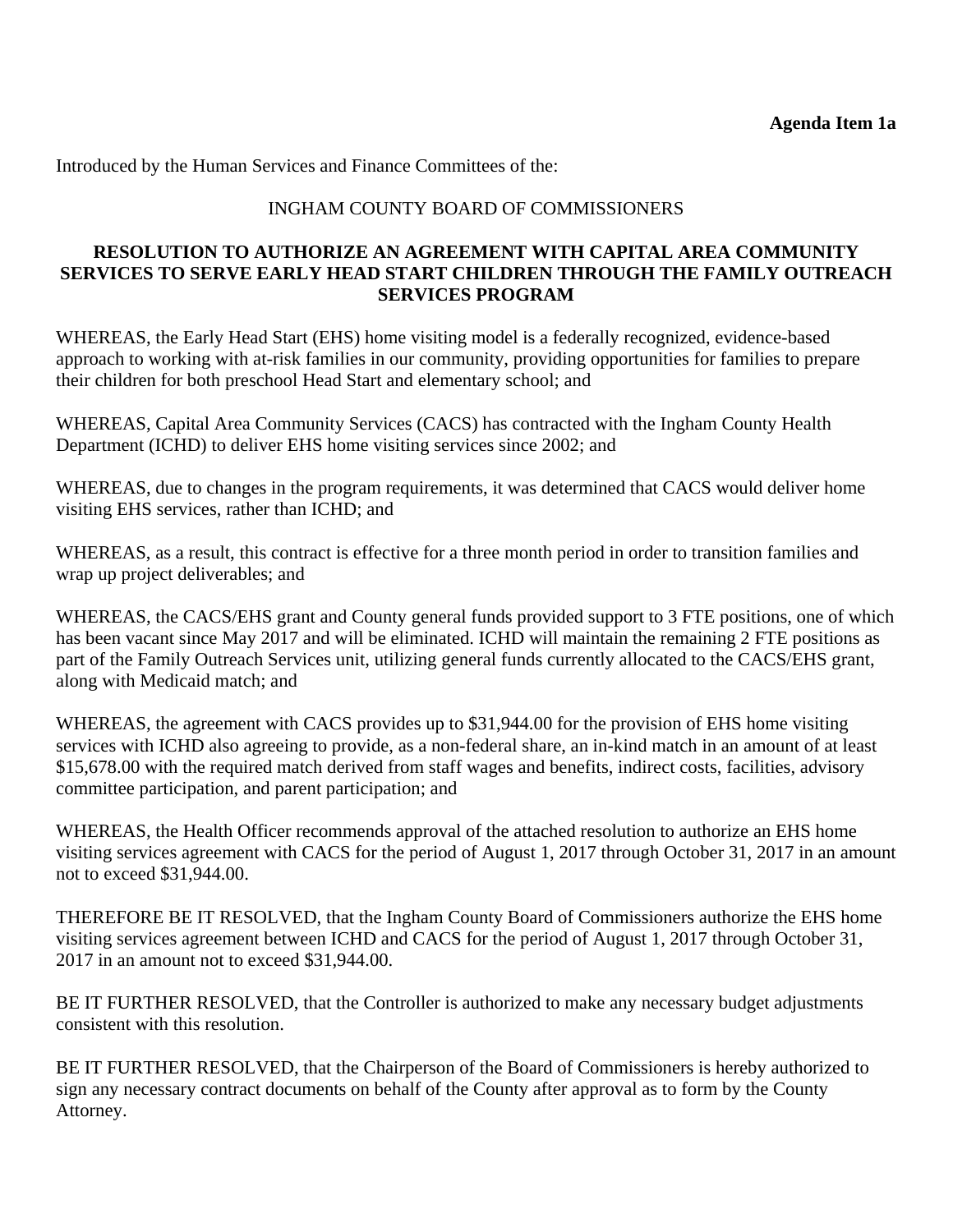<span id="page-16-0"></span>

| TO:          | Board of Commissioners Human Services and Finance Committees              |  |  |
|--------------|---------------------------------------------------------------------------|--|--|
| <b>FROM:</b> | Linda S. Vail, MPA, Health Officer                                        |  |  |
| DATE:        | September 19, 2017                                                        |  |  |
|              | <b>SUBJECT:</b> Kresge Foundation Emerging Leaders in Public Health Grant |  |  |
|              | For the meeting agendas of Oct. 2 & 4, 2017                               |  |  |

## **BACKGROUND**

The Kresge Foundation's Emerging Leaders in Public Health is an ongoing leadership development initiative launched in 2014 as a way to equip local public health officers with knowledge and skills to lead in today's changing health care environment. Pairs of public health leaders embark on the 18-month, action-oriented experience to undertake projects designed to enhance organizational and leadership competencies in business, planning and public health systems development.

The Kresge Foundation selected Ingham County Health Department (ICHD) as one of the 20 health departments for the 2017 cohort. ICHD will receive \$125,000 for the grant period of August  $1<sup>st</sup>$ , 2017-September 30, 2018 to support this project. The project includes: establishing a new role for ICHD in creating a designation of best practice for exemplifying Health Equity & Social Justice (HESJ) in everyday practice and service; providing technical assistance, consultation and training for improved service delivery; and positioning ourselves to pilot test, incubate and disseminate trainings with applied HESJ concepts. Ultimately, this project will provide ICHD the opportunity to establish a training and consultation tool box for eliminating health inequities. These transformations are all a part of a larger transformation by which ICHD will utilize existing positions and expertise to form an Office of Innovation, Policy, and Planning. No positions will be created with these funds.

## **ALTERNATIVES**

There are no other alternatives.

#### **FINANCIAL IMPACT**

The Kresge Foundation has awarded \$125,000 to the Ingham County Health Department to support its Emerging Leaders in Public Health project.

#### **OTHER CONSIDERATIONS**

There are no other considerations.

## **RECOMMENDATION**

Based on the information presented, I respectfully recommend approval of the attached resolution to accept funds from the Kresge Foundation in the amount of \$125,000 and to allow the Health Officer to sign the agreement electronically after approval as to form.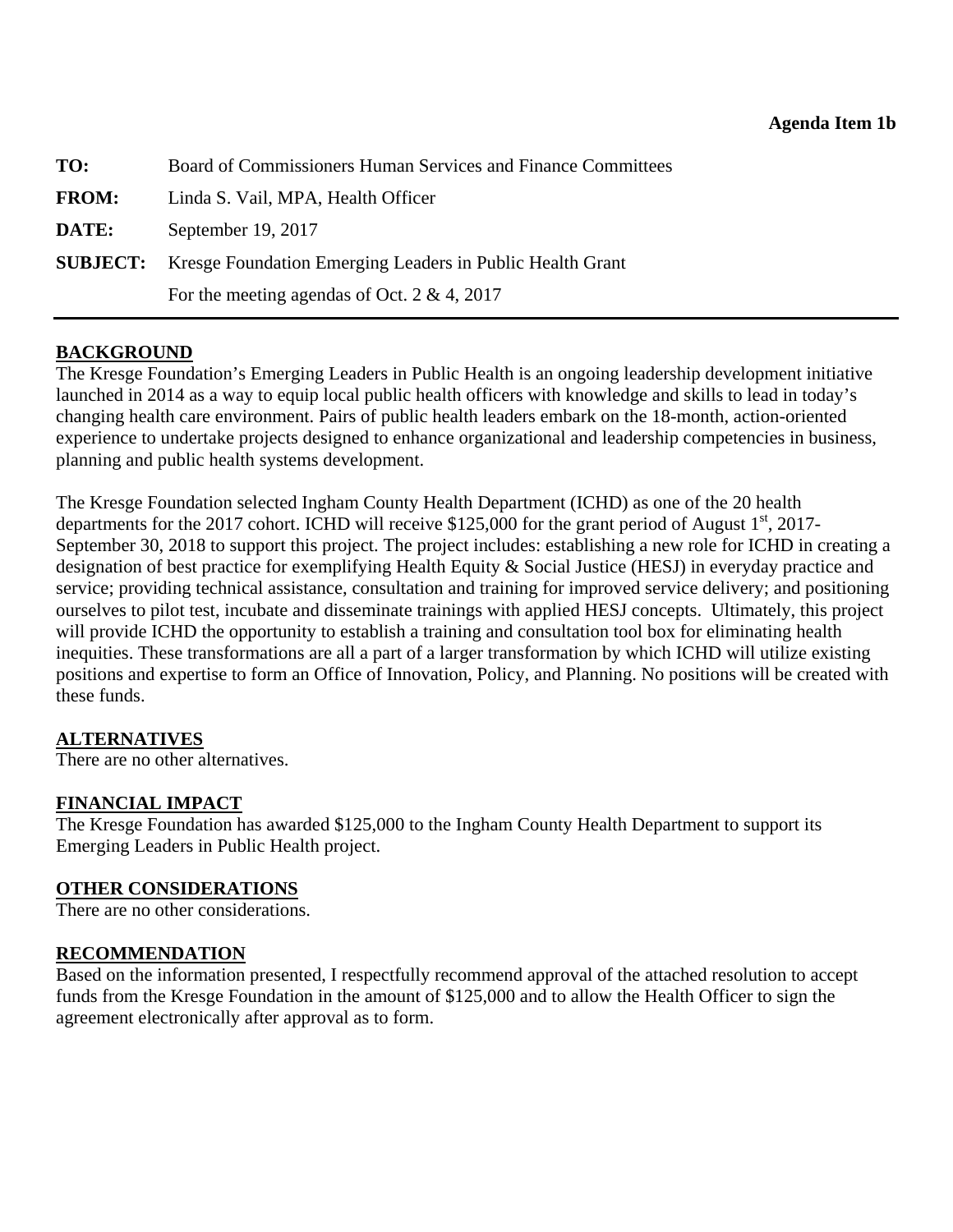Introduced by the Human Services and Finance Committees of the:

## INGHAM COUNTY BOARD OF COMMISSIONERS

#### **RESOLUTION TO AUTHORIZE AN AGREEMENT WITH KRESGE FOUNDATION**

WHEREAS, the Kresge Foundation's Emerging Leaders in Public Health is an ongoing leadership development initiative launched in 2014 as a way to equip local public health officers with knowledge and skills to lead in today's changing health care environment; and

WHEREAS, the Kresge Foundation selected Ingham County Health Department (ICHD) as one of the 20 health departments for the 2017 cohort; and

WHEREAS, ICHD will receive \$125,000 for the grant period of August 1st, 2017-September 30, 2018 to support this project; and

WHEREAS, the project includes: establishing a new role for ICHD in creating a designation of best practice for exemplifying Health Equity & Social Justice (HESJ) in everyday practice and service; providing technical assistance, consultation and training for improved service delivery; and positioning ourselves to pilot test, incubate and disseminate trainings with applied HESJ concepts; and

WHEREAS, ultimately this project will provide ICHD the opportunity to establish a training and consultation tool box for eliminating health inequities; and

WHEREAS, the Health Officer has recommended that the Board of Commissioners authorize the Amendment.

THEREFORE BE IT RESOLVED, that the Ingham County Board of Commissioners authorizes an agreement with the Kresge Foundation to receive \$125,000 for the purpose of establishing a new role for ICHD in creating a designation of best practice for exemplifying Health Equity & Social Justice (HESJ) in everyday practice and service; providing technical assistance, consultation and training for improved service delivery; and positioning ourselves to pilot test, incubate and disseminate trainings with applied HESJ concepts.

BE IT FURTHER RESOLVED, that the term of the agreement shall be from August 1, 2017 through September 30, 2018.

BE IT FURTHER RESOLVED, that the Controller/Administrator is authorized to amend the Health Department's 2018 Budget in order to implement this resolution.

BE IT FURTHER RESOLVED, that the Health Officer, Linda S. Vail, MPA, is authorized to accept the grant through the Kresge Foundation's electronic grants system after approval as to form by the County Attorney.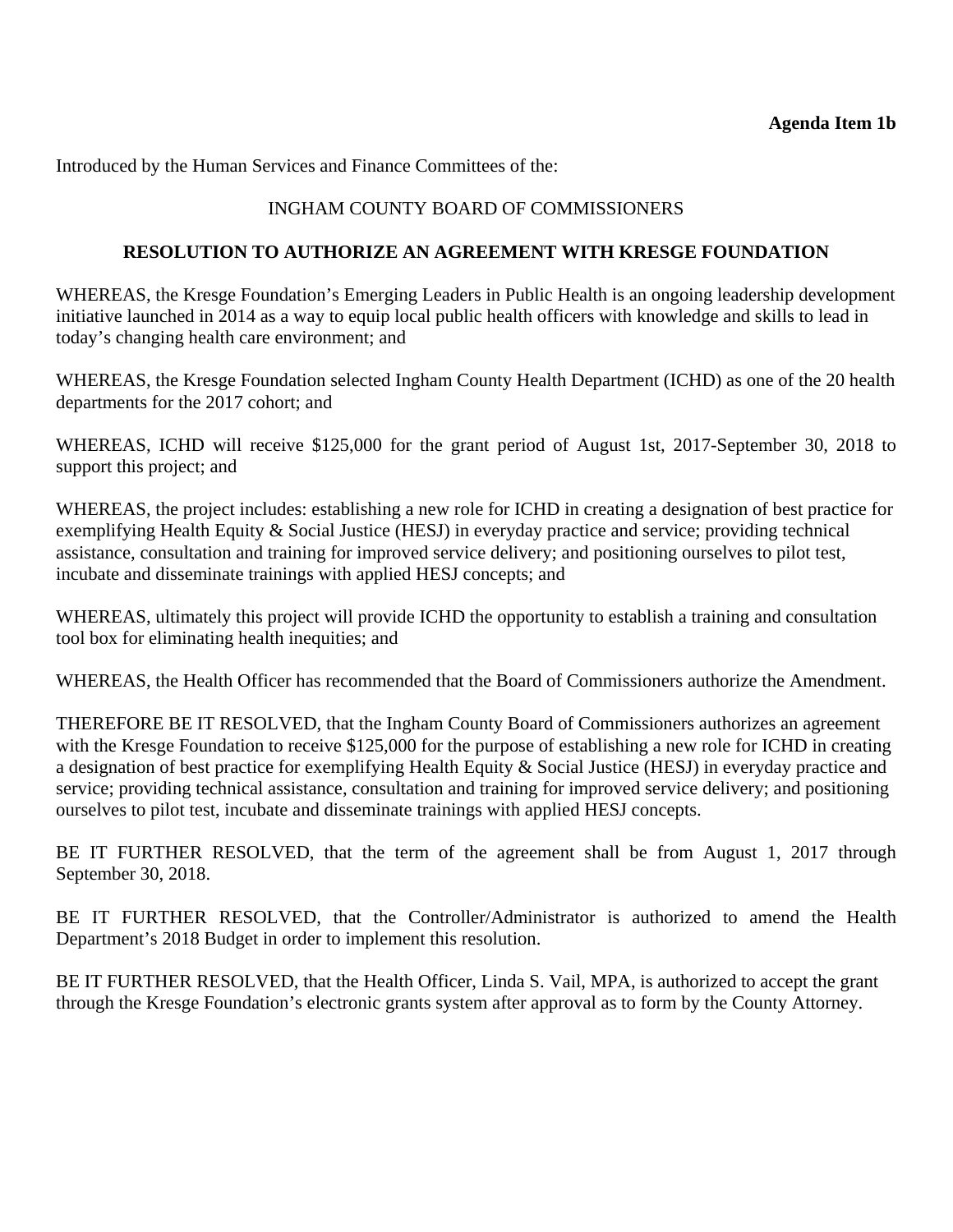<span id="page-18-0"></span>Introduced by the Human Services Committee of the:

## INGHAM COUNTY BOARD OF COMMISSIONERS

#### **RESOLUTION HONORING MARGARET (PEGGY) ALBRECHT**

WHEREAS, Margaret (Peggy) Albrecht began her career with Ingham County Health Department (ICHD) in September 2004 as a Family/Child/Infant Advocate working in what was then the Jump Start Family Outreach Program (later Family Outreach Services), where she provided home visiting services to pregnant women and parenting families; and

WHEREAS, Peggy transitioned to the role of Family/Child/Infant Advocate with the Women, Infants, and Children Supplemental Nutrition (WIC) Program in September 2011 where she was responsible for contacting potential clients to inform them of available services, explain benefits, and encourage participation in the WIC Program; and

WHEREAS, in this role, she conducted detailed assessments regarding client social and economic status to determine eligibility for services and need for additional resources, provided referrals when those needs were identified; and

WHEREAS, Peggy was a tremendous advocate for women and children who were at nutritional risk, assisting them in navigating the social service system and facilitating referrals to services and supports as needed; and

WHEREAS, Peggy performed various outreach activities representing WIC in the community that educated families about the value of the WIC Program and worked tirelessly toward improving the health and quality of life for women and children in Ingham County; and

WHEREAS, with years of dedicated hard work and supportive enthusiasm, Peggy built strong relationships within both the community and at ICHD and will be greatly missed by those who have had the opportunity to work with her; and

WHEREAS, Peggy has been a highly skilled, productive, loyal, committed, and passionate advocate whose legacy at ICHD will never be forgotten; and

WHEREAS, her career path reflects her longstanding commitment to public health and health promotion.

THEREFORE BE IT RESOLVED that the Ingham County Board of Commissioners hereby honors Peggy Albrecht upon her retirement after 13 years of dedicated service to the community and for the contributions she has made to ICHD.

BE IT FURTHER RESOLVED, that the Board wishes her continued success in all of her future endeavors.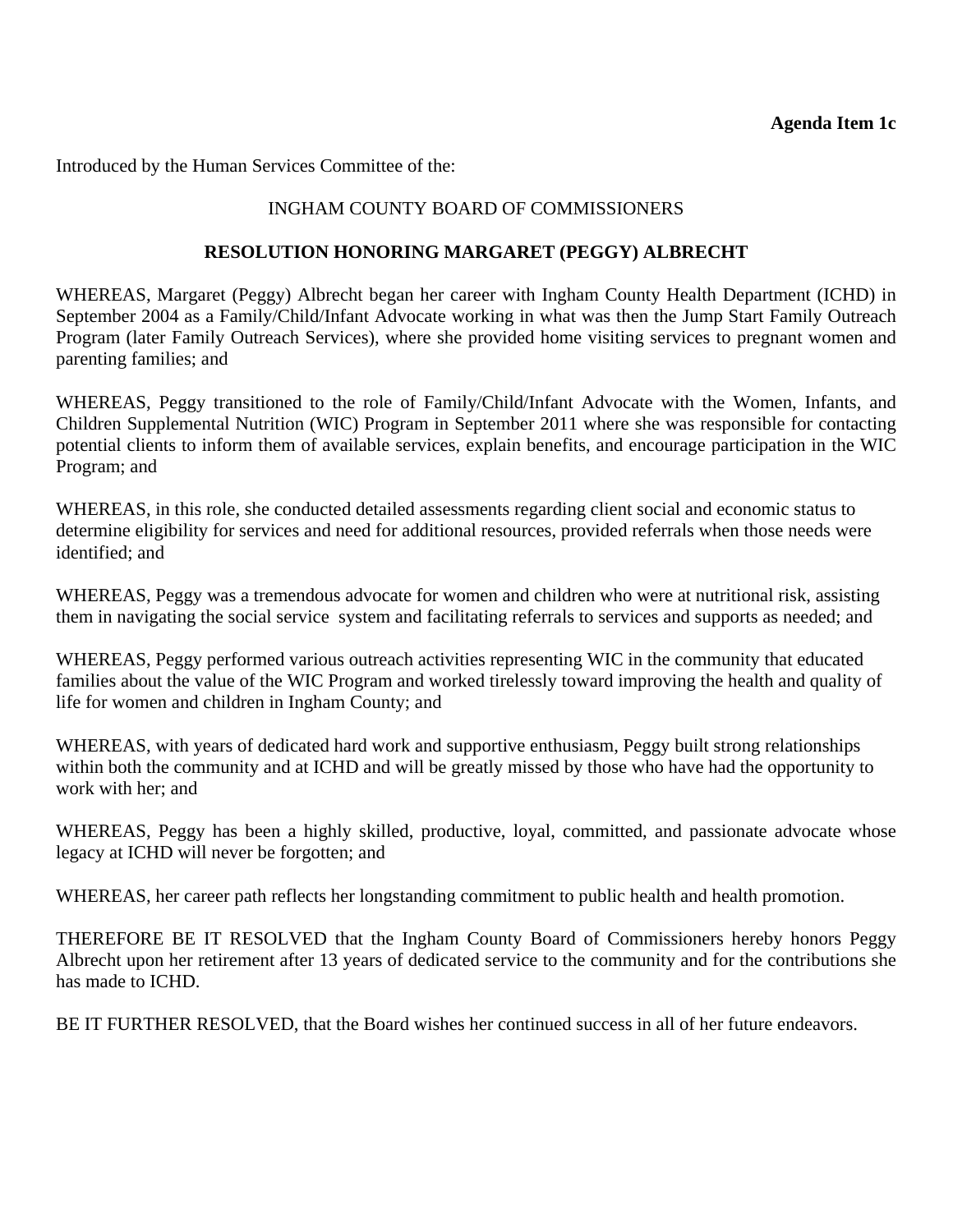## **INGHAM HEALTH PLAN 2016 YEAR-END COMPLIANCE REPORT SUBMITTED TO INGHAM COUNTY BY MALannoye Consulting, LLC September 2017**

#### <span id="page-19-0"></span>**INTRODUCTION**

This compliance report reviews the 2016 activities of the Ingham Health Plan Corporation (IHP) as they relate to millage requirements as well as the contract between the County and IHP. More specifically it summarizes invoice reviews, enrollment, active members, millage eligibility factors, changes in IHP's Net Assets, and IHP's Medical payments and related vendors.

#### **BACKGOUND**

On September 22, 2015 the Ingham County Board of Commissioners authorized 2 one-year agreements (2015 and 2016) between Ingham County and the IHP to provide basic health care services to Ingham County residents. The services would be provided to residents who are not eligible for Medicaid and whose individual income is less than \$28,000 and who do not have medical insurance. The services were to be paid for by a countywide health services millage level of 52/100 of one mill originally authorized by the electorate in November 2012 and subsequently renewed in November 2014.

The two one-year contracts began on January 1 and ended on December 31. The 2015 contract, however, was not fully executed until December 22, 2015. The contract called for the County to reimburse IHP by monthly invoice for medical, pharmacy, dental and detox services. The annual reimbursement was capped at \$1 million dollars and administrative costs were capped at 10% of reimbursements. The Board of Commissioners authorized a renewal in February 2017. The only major change was an increase in administrative costs from 10 to 20%.

On December 8, 2015 the Board of Commissioners approved a resolution authorizing a contract with MALannoye Consulting, Inc., herein after referred to as the Contractor, to review IHP invoices. More specifically that the IHP members listed on the monthly invoices are millage eligible and that the individual services are within the scope of the contract between Ingham County and IHP. The agreement was to begin upon execution and end February 28, 2017. The Contractor would submit monthly invoices based on hours worked in an amount not to exceed \$14,700. The contract was fully executed on January 11, 2016. This contract was recently extended to March 31, 2018 and the amount was increased by 100 hours or \$7,000.

## **INVOICE REVIEW**

The Contractor developed a checklist that was used to recommend payment to Ingham County in 2016 for 2015 invoices. The checklist was used again to review 2016 invoices and is attached as Attachment A. The checklist included the following:

- Total monthly invoice submitted by IHP
- Year to date (YTD) totals
- Total members and total millage eligible members
- Medical expense claims equaled the check register
- Medical services are millage eligible
- Pharmacy expenses on the invoice matched detailed pharmacy claims
- Pharmacy claims exceeding \$100 are included in the IHP formulary
- Administrative costs do not exceed 10% of reimbursements
- $\bullet$  Dental expenses equal # of millage eligible members X the \$16 per member per month charge from Delta Dental

In total the IHP requested \$812,081 in payments and was reimbursed for \$809,356. A spreadsheet detailing the charges by month is attached as Attachment B.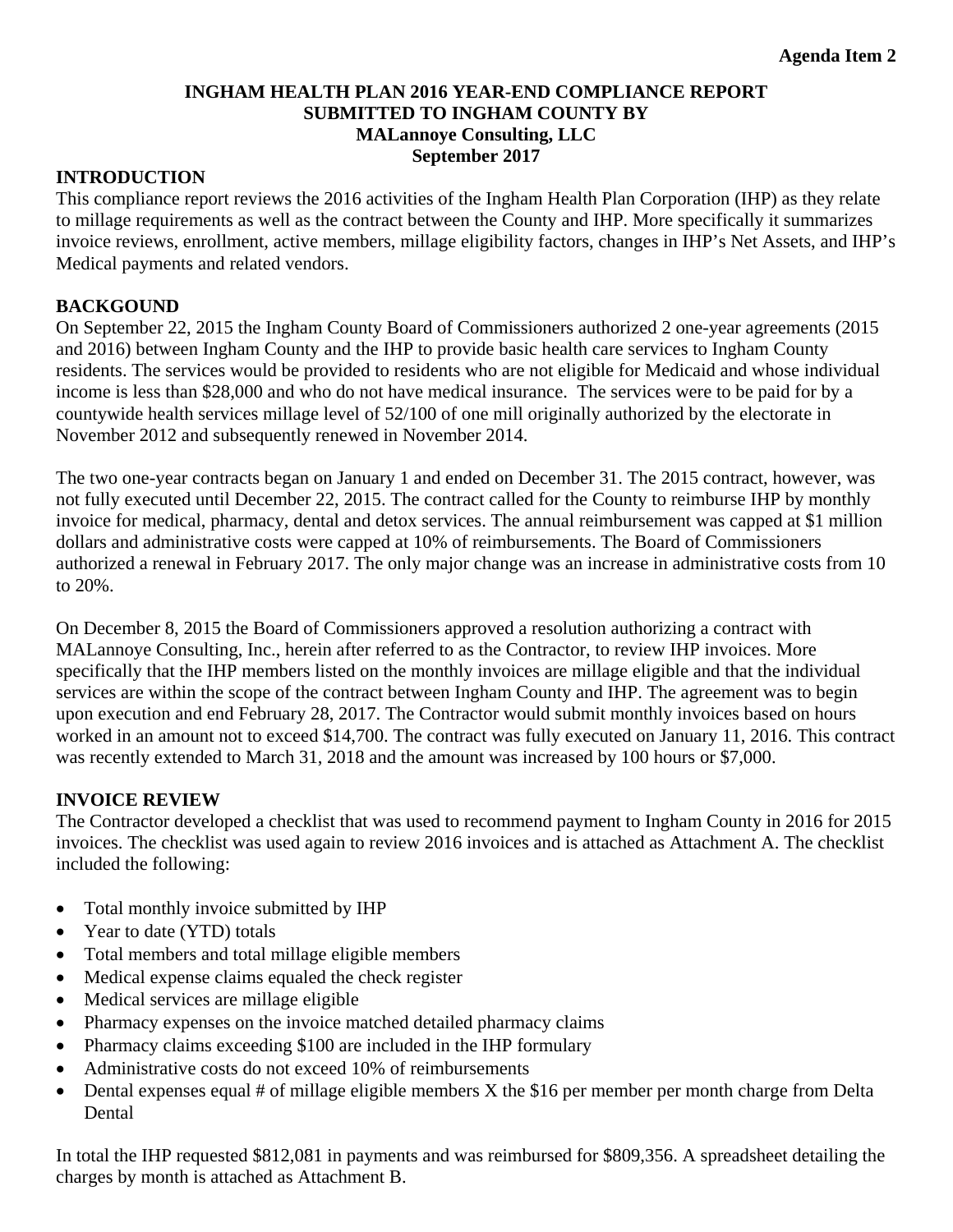# **ENROLLMENT**

The average millage funded enrollment in 2015 was 882, increasing to 1,053 in 2016. In the prior three years the average monthly enrollment in what was known as IHP's Plan B was 10,790 in 2012, 10,576 in 2013, and 4,358 in 2014.

The millage-funded enrollment as of 12/31/15 was 1,011, increasing to 1,053 on 12/31/16. During 2016 473 members were removed and 402 were added. The additions and removals may not represent the change in overall enrollment from 2015 to 2016 due to some members being both added and removed.

Please refer to the chart below, which examines enrollment memberships at of the end of 2015 and 2016. More specifically it details the year in which the members were enrolled. For instance, of the 1,053 members as of 12/31/2016, 404 were enrolled in 2016, 245 in 2015, 285 in 2014, 29 in 2013, 22 in 2012, and 68 were enrolled prior to 2012. Of the total

68 22 29 285 245 404 92 33 43 461 382  $\Omega$ 100 200 300 400 500 1998‐11 2012 2013 2014 2015 2016 **M E M B E R S YEAR YEAR OF ENROLLMENT FOR ACTIVE IHP MEMBERS 2015 & 2016 YEAR END**

caseload, 934 or 89% were enrolled between 2014 and 2016.

Source: IHP Year End Enrollment Reports

# **ACTIVE MEMBERS<sup>1</sup>**

1

In the 2015 Year End Compliance Report the Contractor examined the utilization activities of the active members as of December 31, 2015. The Contractor reported that there were 98 members with effective dates prior to January 1, 2015 that had not received any medical or pharmacy services in 2015. The Contractor requested that IHP contact Delta Dental and request a sample of the 98 as to whether or not they had accessed dental services. Ultimately the Contractor concluded that the sample size was too small to draw any conclusions.

The reason the Contractor examined this information was to assure that the IHP active millage eligible list was not inflated and the County was therefore not reimbursing IHP for dental services for inactive members. The agreement between the County and IHP specified that the County would reimburse the costs of actual services provided. That is the case for pharmacy and medical services. Delta Dental, however, processes dental claims, and IHP was charged and reimbursed \$23.46 per member per month in 2015 and \$16 per member per month in 2016.

 $1$  Active members are defined as members who used IHP's services, while inactive members are members who did not use services.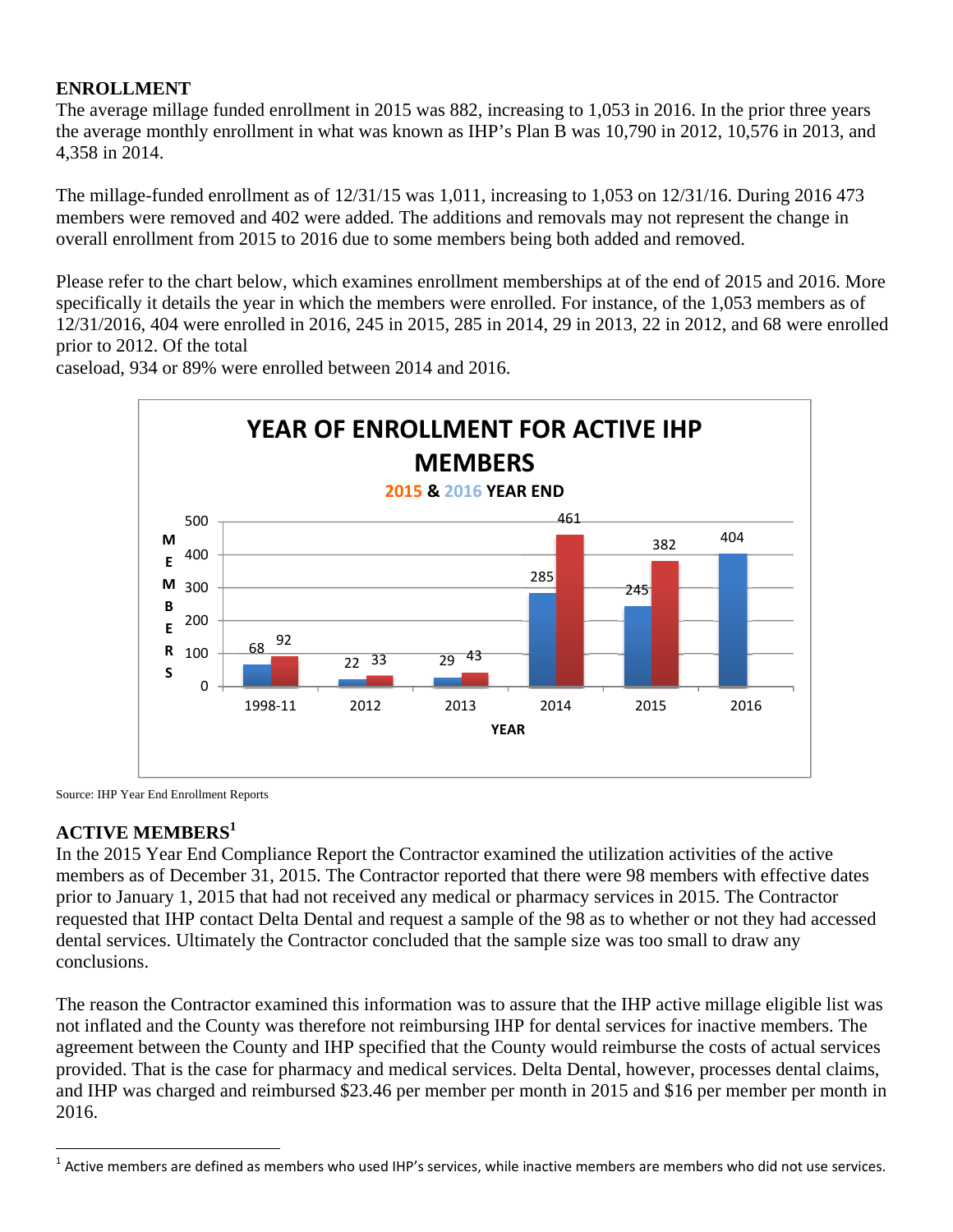The Contractor followed the same group of 98 in 2016. After reviewing spreadsheets provided by IHP that detailed use of medical and pharmacy services in 2016, a list of cancelled members, and the December 2016 active member list the contractor narrowed the list of members to 49. In other words, there were 49 members with effective dates prior to January 2015 that had not received any medical or pharmaceutical services in 2015 and 2016. The Contractor submitted 15 of the 49 member numbers to IHP and requested that Delta Dental check to see if any of them accessed dental services in 2015 or 2016. Of the 15-member sample only 2 received dental services.

The Contractor also followed a group of 65 members that were enrolled in 2015 and that did not access medical or pharmaceutical services in 2015. Based on information supplied by IHP as noted above, the list of 2015 enrollees that did not access medical or pharmacy services in 2015 and 2016 was narrowed to 15. A sample of 5 of the 15 members was submitted to Delta Dental. Of the 5 member sample 1 member accessed dental services in 2015 or 2016.

IHP's December 2016 invoice reflected a \$27,245.82 credit from Delta Dental. IHP indicated that the "Delta Dental Plan (DDP) allows IHPC to go back 6 months retroactively to disenroll a member from the dental plan, if the member has not generated a claim for payment of dental services through the IHP contract with DDP". IHP provided the Contractor with a list of 439 members for which they received a dental credit. IHP received a credit for only 1 of the 49 members that had not accessed medical or pharmacy services in 2015 or 2016.

IHP also supplied the Contractor with a list of 473 members who were cancelled by IHP in 2016. The Contractor used that list to reduce the 2015 group of 98 by 21 members. IHP received a credit from Delta Dental for 13 of the 21.

## **SUMMARY OF MILLAGE MEMBERS ENROLLED PRIOR TO 1/01/2015 WHO DID NOT UTILIZE ANY MEDICAL, DENTAL, OR PHARMACY SERVICES**

| Active members as of $12/31/15$ enrolled prior to $1/01/15$ , w/o medical or Rx |             |
|---------------------------------------------------------------------------------|-------------|
| services in 2015                                                                | 98          |
|                                                                                 |             |
| Members cancelled in 2016 from the group of 98                                  | $-21$       |
|                                                                                 |             |
| Members receiving services in 2016 from group of 98                             | $-28$       |
|                                                                                 |             |
| Active members as of $12/31/2016$ w/o medical or pharmacy services in 2015 or   |             |
| 2016                                                                            | 49          |
| 3 of 15 members submitted to Delta Dental received services--extrapolated       | $-6.5$      |
|                                                                                 |             |
| IHP received a credit from Delta Dental for 1 member                            | $-1$        |
|                                                                                 |             |
| Estimated # of members w/o services in 2015 and 2016                            | 41.5        |
|                                                                                 |             |
| Estimated County costs for inactive members—2015                                | \$11,683.08 |
|                                                                                 |             |
| Estimated County costs for inactive members –2016                               | \$7,968.00  |
|                                                                                 |             |
| Estimated Total Costs for Inactive members in 2015 & 2016                       | \$19,651.08 |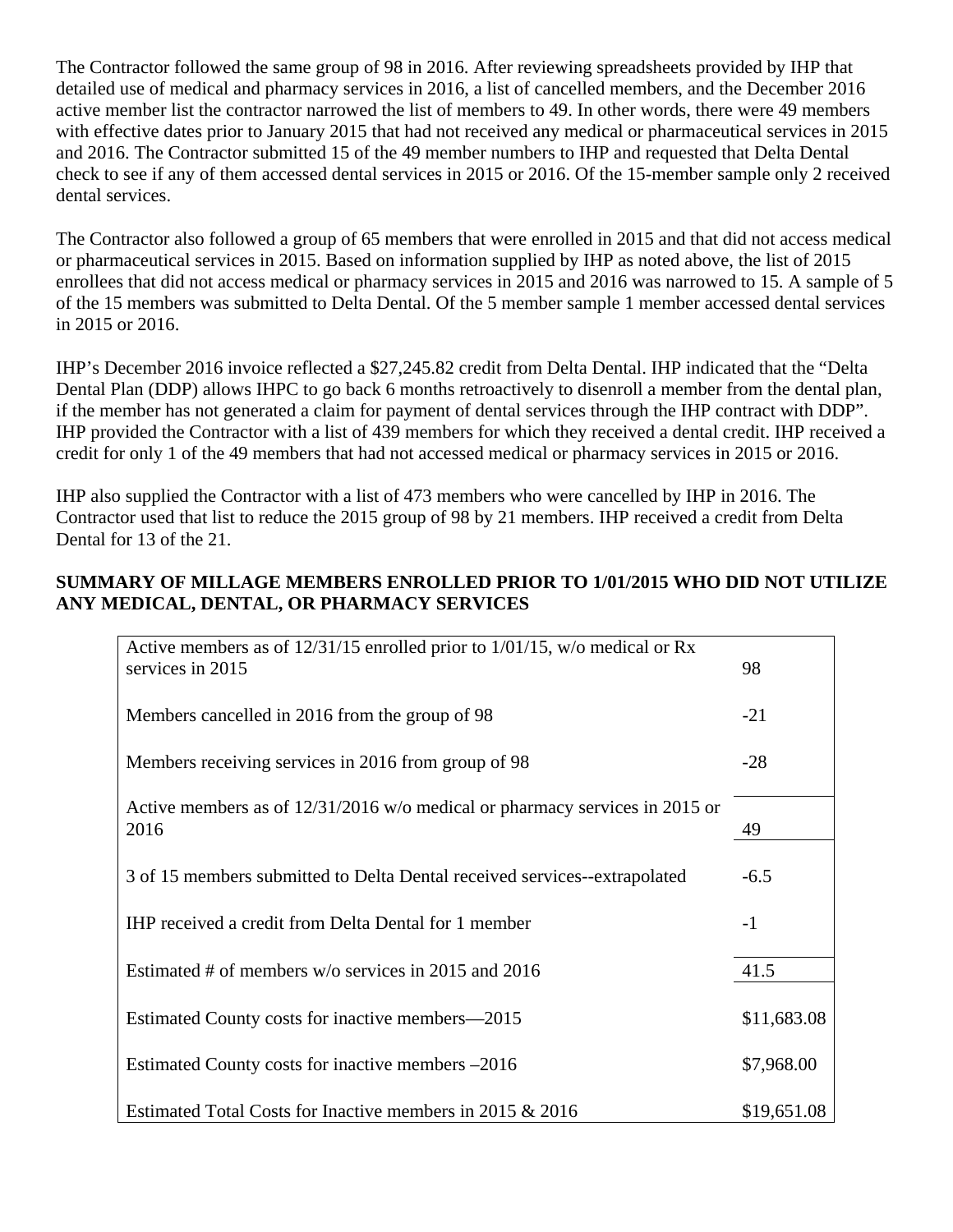Based on the data detailed above it appears as if the County reimbursed IHP for dental services for inactive members. The turnover volume in 2016 (i.e. 473 cancellations and 402 new enrollees) increases the difficulty in correctly identifying millage eligible members and assuring that the caseload is not inflated with inactive members. IHP should be acknowledged for recovering \$27,246 from Delta Dental for members that have been removed from the rolls.

# **MILLAGE ELIGIBILITY FACTORS**

The Contractor reviewed 30 randomly selected application files as to millage eligibility based on household income, residency status, and lack of eligibility for other insurance. One of the 30 case files reviewed was missing documentation of residency status. The review is summarized below and the shaded bullets indicate non-compliance with the residency factor.

Household Income:

- 30 0f 30 files were eligible based on reported income.
- 18 of 30 provided proof of income such as a pay stub.
- 26 of 30 signed an attestation form as to their income.
- 14 of 30 provided proof of income and the signed attestation form.

Residency Status:

- 30 of 30 reported addresses were in Ingham County.
- 26 of 30 provided proof of address in the file such as a driver's license or utility bill.
- 3 of the 30 signed an attestation form.
- 1 file contained an expired ID card as proof of residency.

Eligibility for Other Insurance:

- 20 of 30 files included a signed attestation as to non-citizenship\*
- 22 of 30 files included proof of non-citizen status. \*
- 13 files included both proof of citizenship status and a signed attestation form.
- 1 file-included proof of eligibility for Medicaid spend down.

\*Lack of the proper citizenship status is important because while they might qualify for Medicaid or Healthy Michigan based on household income, their citizenship status makes them otherwise ineligible.

Please note that the Contractor reviewed documentation provided by IHP that was not originally included in the application file. Please also note that in the absence of proof of income or citizenship status in the application file, IHP has developed attestation forms that the applicant signs and are accepted as proof of millage eligibility.

During the implementation of the Affordable Care Act, IHP required members that may have appeared to be eligible for Medicaid, Healthy Michigan, or access to the Market Place to either sign up for the new insurance or reapply. Since that time IHP utilizes what they refer to as annual "passive" reapplication process. Each year they attempt to contact each member at their last known address and rely on the member to tell them if their eligibility status has changed. If the individual responds that they are still eligible they are considered an active member. If they do not respond they are also considered active. However, if the reapplication correspondence is returned undeliverable IHP removes the individual from the eligibility list. Likewise, if any correspondence is returned undeliverable the individual is removed. In addition, if IHP is aware that a member may be eligible for Medicaid or Healthy Michigan, IHP will routinely check the CHAMPS system to see if their eligibility is confirmed.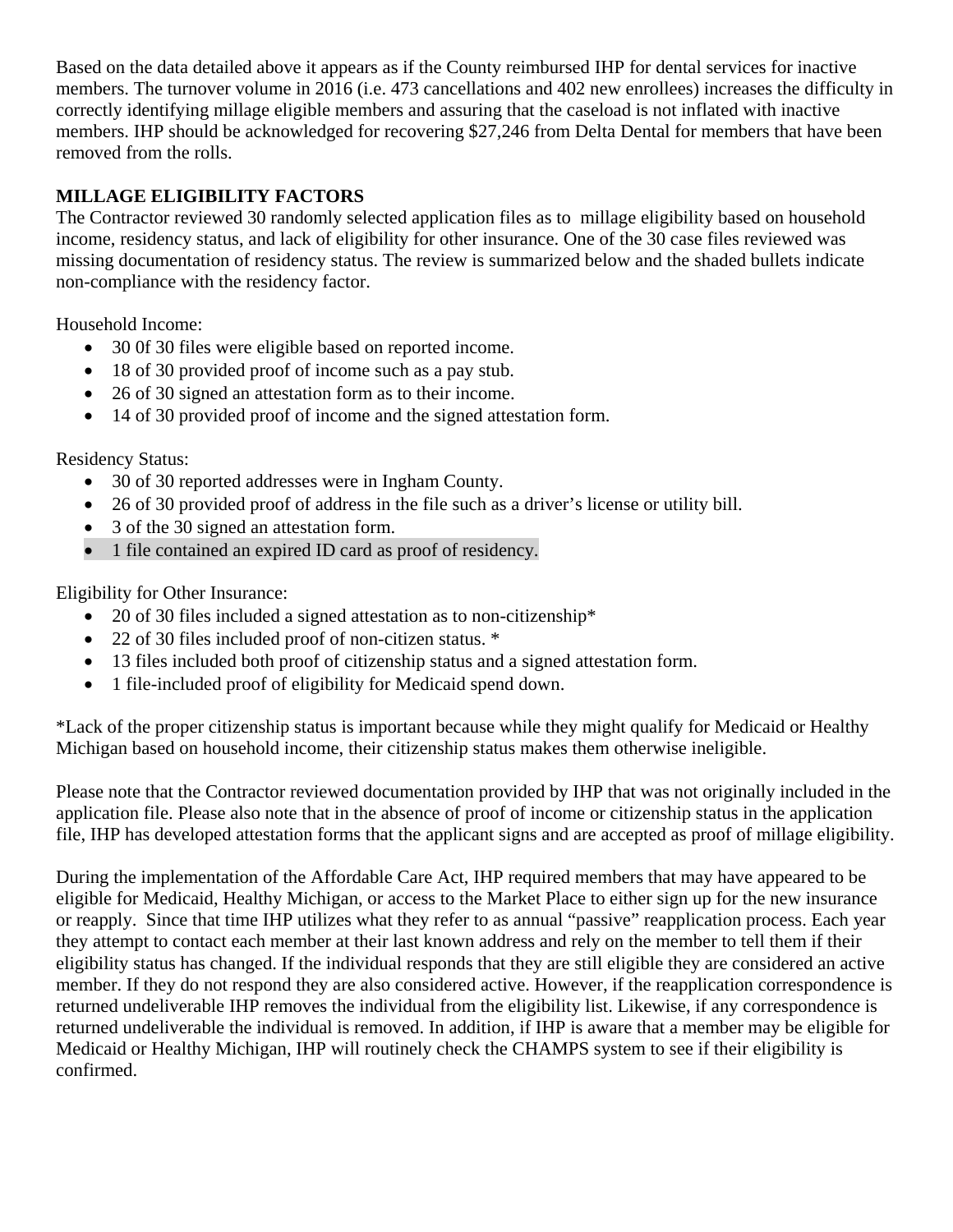In 2015 the Contractor reviewed 20 case files. Five of the twenty case files reviewed were missing documentation for one or more of the factors, including 7 specific findings. In 2016 the findings improved in that only 2 of the 30 files reviewed were missing documentation.

## **IHP'S CHANGE IN NET ASSESTS**

IHP's net assets have changed significantly from 2011 through 2016. At the end of 2011 the net assets were \$5.68 million, increasing to \$13.5 million at the end of 2014, and declining to \$8.5 million at the end of 2016. Please refer to the chart below.

|                                   | 2011       | 2012       | 2013         | 2014       | 2015<br>15 months | 2016        |
|-----------------------------------|------------|------------|--------------|------------|-------------------|-------------|
| <b>REVENUES</b>                   | 18,560,378 | 15,396,135 | 15,590,569   | 13,602,084 | 2,796,689         | 1,316,000   |
| <b>EXPENSES</b>                   | 18,465,749 | 14,449,389 | 12, 132, 245 | 10,202,514 | 5,656,014         | 3,461,300   |
| <b>NET ASSETS</b>                 | 5,678,786  | 6,625,532  | 10,083,856   | 13,483,426 | 10,624,101        | 8,478,801   |
| <b>CHANGE IN NET ASSETS</b>       |            | 946,746    | 3,458,324    | 3,399,570  | (2,859,325)       | (2,145,300) |
| <b>FISCAL YEAR END</b><br>(FYE)   | 9/30/11    | 9/30/12    | 9/30/13      | 9/30/14    | 12/31/15          | 12/31/16    |
| <b>MILLAGE</b><br><b>REVENUES</b> |            |            | 3,477,954    | 3,490,156  | 765,937           | 778,608     |
|                                   |            |            |              |            |                   |             |

## **IHP SUMMARY OF YEAR END FINANCIAL ACTIVITY**

Sources: 2013 & 2014 Ingham County Audited Financial Statements IRS 990's for FY2011-2014 IHPC Audited Financial Statements for 2015 & 2016

Net assets increased significantly in the first few years of the millage. For example, fiscal years 2013 and 2014 net assets increased by \$3.5 and \$3.4 million, respectively. In 2015 the County entered into a contract with IHP to reimburse them for only costs associated with millage eligible members, capped at \$1 million. The result was a decline in net assets in 2015 and 2016 of \$2.9 million and \$2.1 million respectively.

Please note that the 2013 and 2014 increase in net assets were roughly equivalent to the new revenue generated by the County health care millage. In 2013 and 2014 IHP received \$3.5 million.

Concerns have been raised as to whether the increase in net assets in 2013 and 2014 are directly linked to the millage revenue. Based on the ballot language approved by the voters, IHP cannot spend the portion of net assets associated with millage revenue on non-millage members.

The Contractor's 2017 contract amendment requires a review of IHP's net assets. The Contractor will attempt to link prior year's revenues to specific expenditures, particularly as they relate to the 2013 and 2014 fiscal years.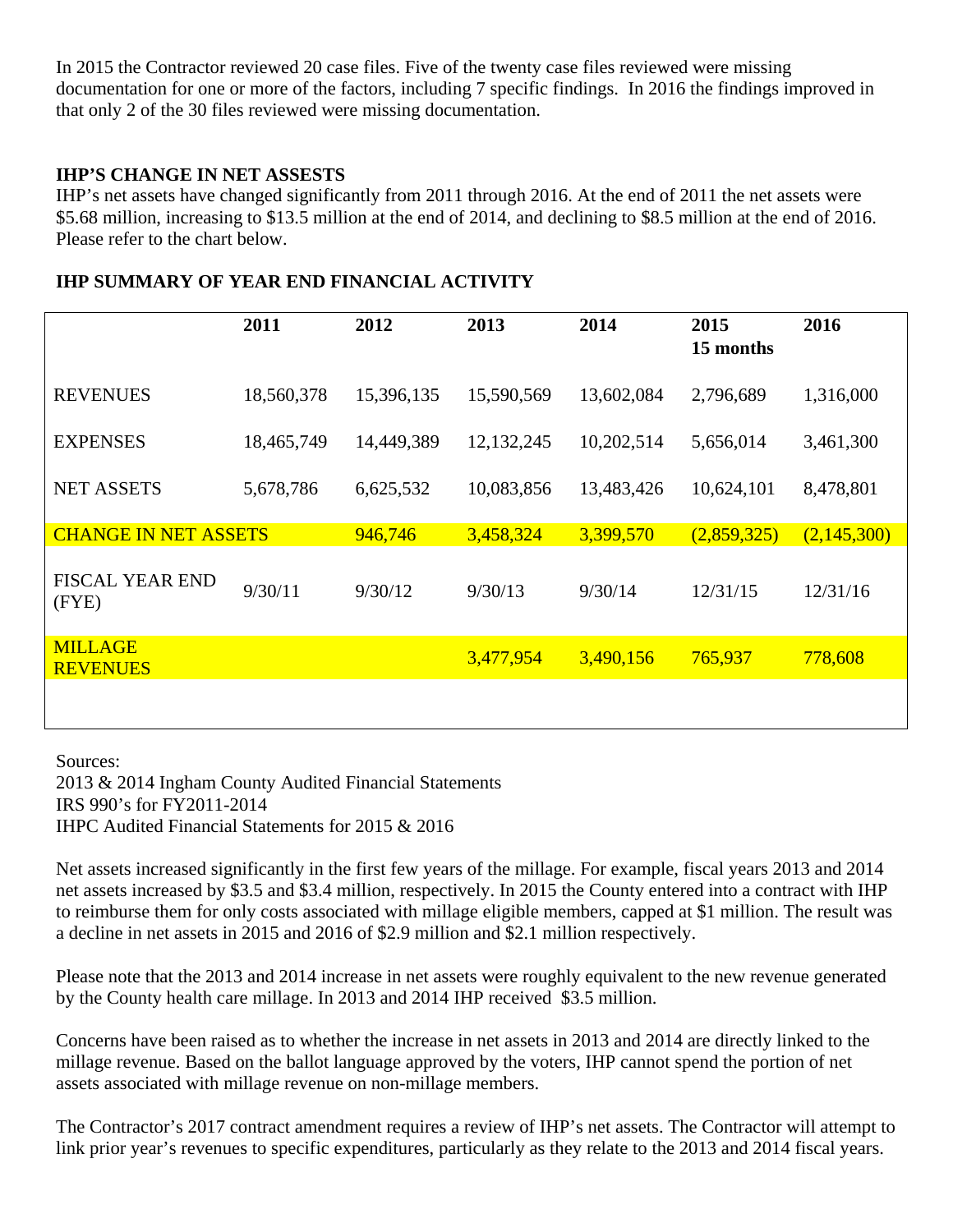Please note that IHP continued to receive federal disproportionate hospital payments through 2015, that may account for all or a portion of the increase in net assets. Please also note that in 2014 the Affordable Care Act increased Medicaid coverage for hundreds of thousands of Michigan citizens. This increase in coverage caused a significant drop in IHP members.

# **IHP MEDICAL PAYMENTS AND VENDORS**

In 2016 the County reimbursed IHP \$809,356 for millage related costs. Medical payments represented \$498,367, or 61.6% of the total reimbursements. Please refer to the pie chart below for more details. The largest benefit category is Office Visits/Urgent Care at \$258,645 (52%), followed by Hospital payments at \$101,882 (20%), and Laboratory Services at \$49,999 (10%).



IHP monthly Invoices

The Contractor selected four large vendors and determined the total payments made by IHP to each vendor. The vendors were Edward W Sparrow, Ingham County, Cristo Rey and Lansing Urgent Care. Edward W Sparrow was the largest vendor related to millage expenses at \$122,361. Cristo Rey was the next largest at \$72,559, followed by Ingham County at \$65,900, and Lansing Urgent Care at \$50,579. The four vendors combined for \$311,400 or 62% of the total vendor payments. Please refer to the chart below for additional detail.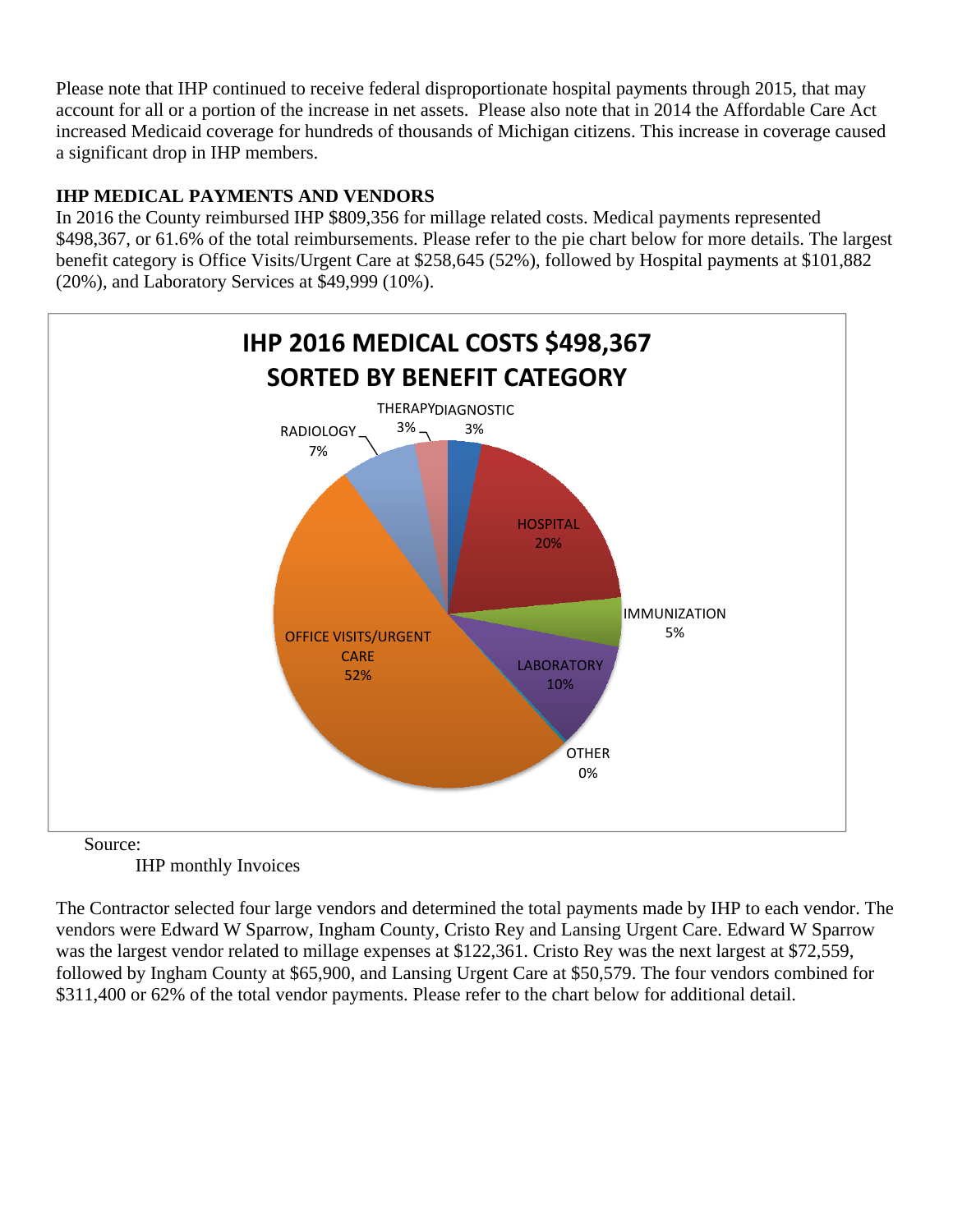# **SUMMARY OF SELECT IHP MEDICAL VENDORS--FY 2016 PAYMENTS**

| <b>VENDOR</b>                                            | <b>WITHIN</b><br><b>MILLAG</b><br>E | <b>OUTSIDE</b><br><b>MILLAG</b><br>E | <b>TOTAL</b> |
|----------------------------------------------------------|-------------------------------------|--------------------------------------|--------------|
| <b>SPARROW</b>                                           | 122,361                             | 41,165                               | 163,526      |
| <b>INGHAM COUNTY</b>                                     | 65,900                              | 28,327                               | 94,228       |
| <b>CRISTO REY</b>                                        | 72,559                              | 9,717                                | 82,275       |
| <b>LANSING URGENT CARE</b>                               | 50,579                              | 18,911                               | 69,490       |
| <b>TOTAL SELECT VENDORS</b>                              | 311,400                             | 98,119                               | 409,519      |
| TOTAL IHP MEDICAL PAYMENTS                               | 498,367                             | 198,949                              | 697,316      |
| SELECT VENDORS AS A PERCENT OF TOTAL PAYMENTS<br>Source: | 62%                                 | 49%                                  | 59%          |

IHP Monthly Invoices

The Contractor reviewed a sampling of 2016 Sparrow payments. The payments reviewed included millage and non-millage related services. Based on the sample the single largest benefit category was Surgery at 50%. The second largest benefit category was laboratory operations at 22%. The third largest benefit category was Radiology at 9%.

The Contractor reviewed these vendor payments in order to determine if the Ingham County Community Health Center (CHC) is providing the same type of services as other IHP vendors. It would appear based on the information above, that the largest vendor, Edward W Sparrow, is providing benefit services that are not also provided by the CHC. The County may wish to engage in a dialogue with the Health Department as to whether or not the CHC has the ability or the willingness to provide more or less medical services to IHP members.

# **SUMMARY**

Based on the information detailed above please note the following conclusions:

Invoice Review

• Total payments made by the County to IHP in 2016 totaled \$809,356. The Contractor's review of the monthly invoices from IHP did not yield any significant discrepancies

Enrollment

 Millage member enrollment increased from 1,011 as of 12/31/2015 to1, 053 as of 12/31/2016. In 2016 473 millage members were removed from the rolls and 402 were added.

Inactive Members

 Based on an ongoing review by the Contractor, it would appear that IHP billed the County for dental services for 41 inactive members in 2015 and 2016.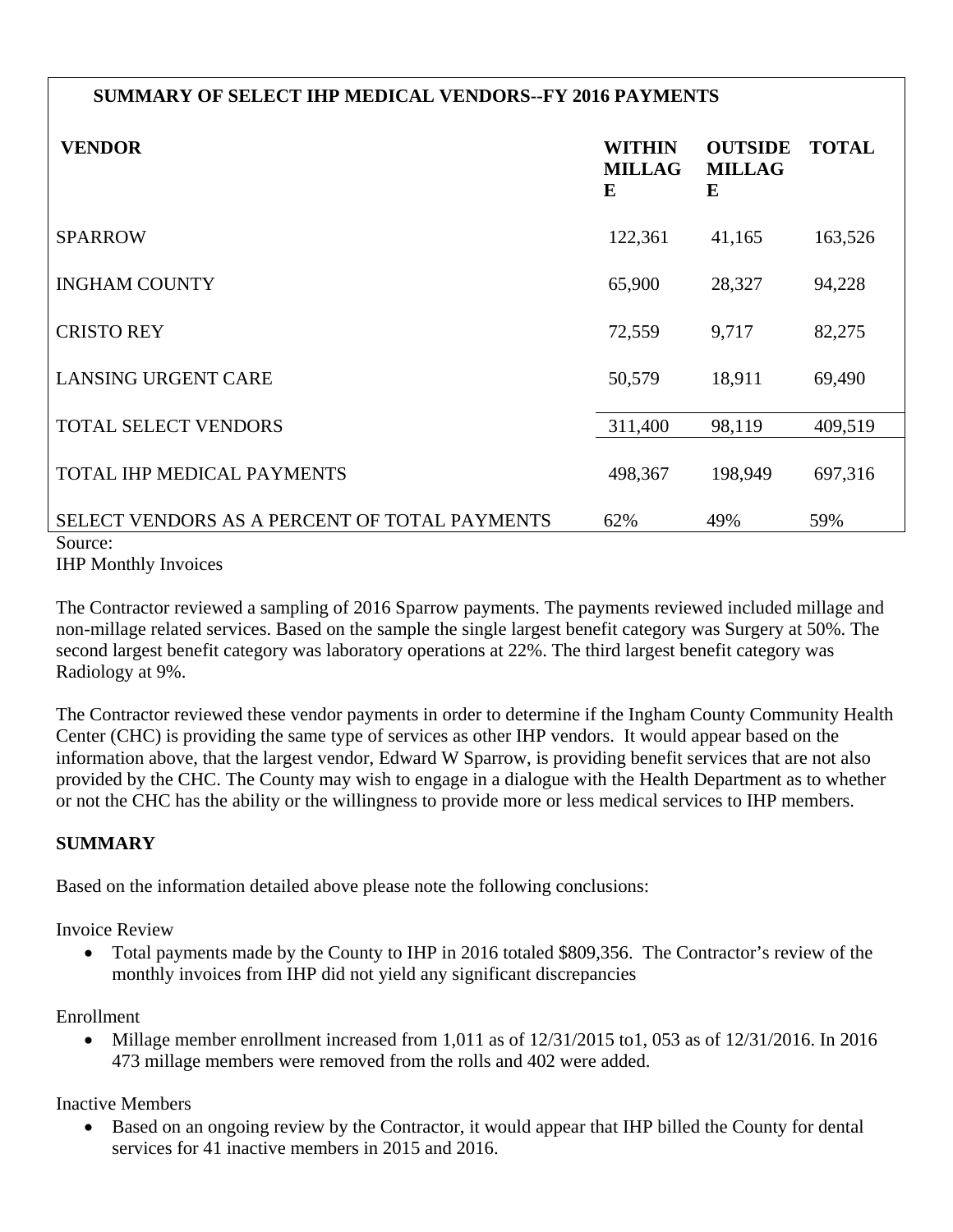Millage Eligibility

- The Contractor reviewed 30 randomly selected application files as to millage eligibility based on household income, residency status, and lack of eligibility for other insurance. One of the 30 case files reviewed was missing documentation of residency status.
- This was a significant improvement from 2015 when the Contractor reviewed 20 files. Five of the 20 case files reviewed were missing documentation for one or more of the factors, including seven specific findings.
- Please note that the Contractor accepted proof from IHP that was not originally included in the application file. Please also note that in the absence of proof of income, residency or citizenship status in the application file, IHP has developed attestation forms that the applicant signs and are accepted as proof of millage eligibility. The use of attestation forms is a less than ideal proof of eligibility.

Change in Net Assets

 IHP's change in net assets has changed significantly since 2011. At the end of 2011 the net assets were \$5.68 million, increasing to \$13.5 million at the end of 2014, and declining to \$8.5 million at the end of 2016. The Contractor will review IHP's financials over the last few years to try and determine what if any portion of current net assets is related to millage revenues.

IHP Medical Payments

 A review of IHP payments to four large vendors indicates that approximately \$311,400 of the \$498,367 went to Edward W Sparrow, Ingham County, Cristo Rey, and Lansing Urgent Care.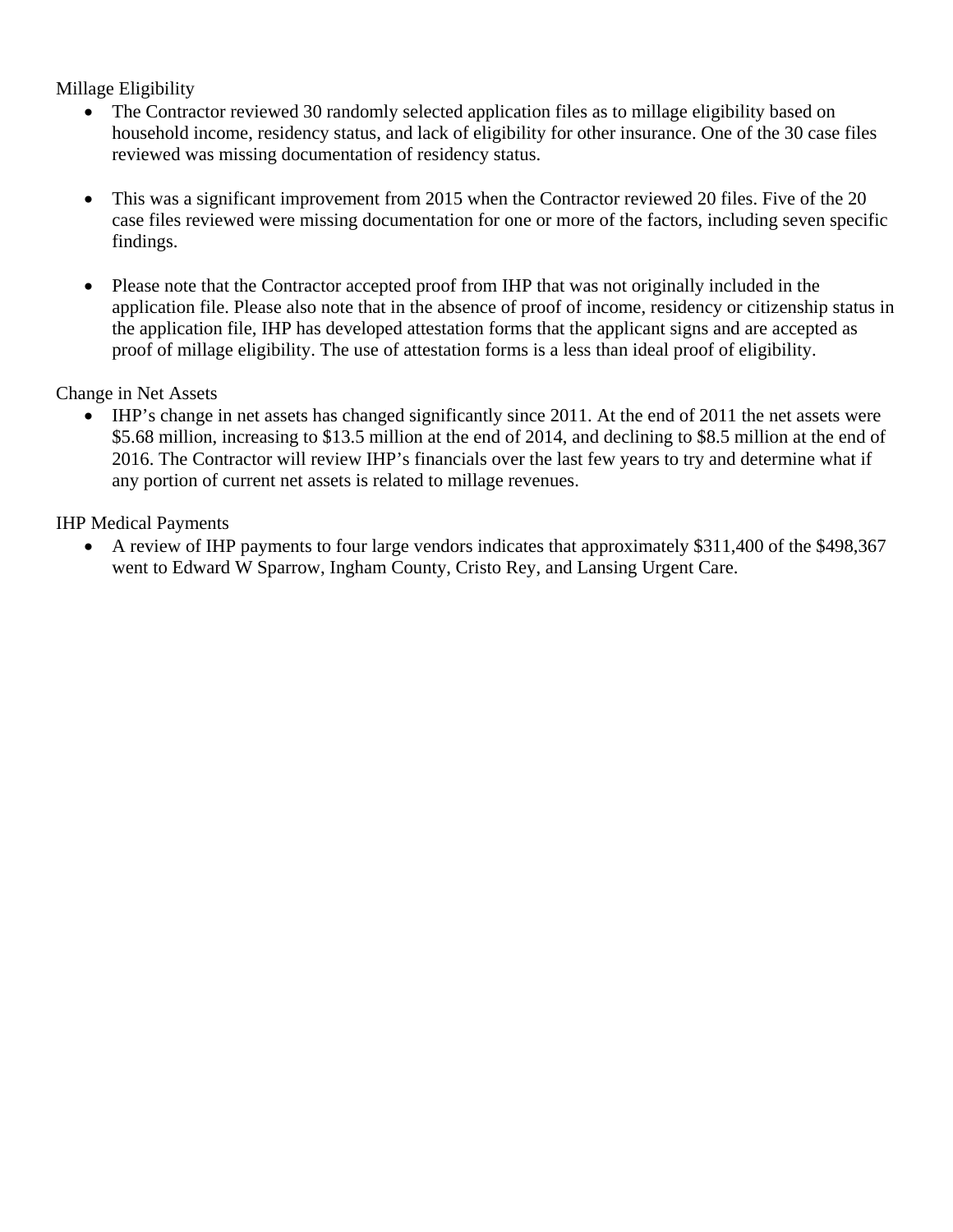#### **ATTACHMENT A**

#### **CHECKLIST INGHAM HEALTH PLAN MONTHLY INVOICE REVIEW**

| Month                                                            | December 2016 |  |  |
|------------------------------------------------------------------|---------------|--|--|
| <b>Total Monthly Invoice</b>                                     | \$33,860.70   |  |  |
| <b>Total YTD</b>                                                 | \$812,080.41  |  |  |
| <b>Total Members</b>                                             | <u>1,498</u>  |  |  |
| <b>Total Millage Eligible Members</b>                            | 1,057         |  |  |
| Medical Expenses Invoice=Check Register                          | $Yes$         |  |  |
| Medical Services are Millage Eligible                            | $Yes$         |  |  |
| Pharmacy Expenses Invoice=Pharmacy Report                        | $Yes$         |  |  |
| Pharmacy Expenses Millage Eligible                               | Yes           |  |  |
| Tested 13 of 200 claims and \$2,691 of \$4,827 pharmacy expenses |               |  |  |
| Dental Expenses = $$16$ PMPM                                     | Yes           |  |  |
| List of Ineligible Medical Expenses                              | <u>None</u>   |  |  |
| List of Pharmacy Expenses not in Formulary None                  |               |  |  |
| Exceed 10% Admin cap for month                                   | \$2,724.58*   |  |  |

Total Approved Monthly Invoice \$31,136.12

\*The December invoice includes a \$27,245.82 credit from Delta Dental representing up to 6 months retroactivity for disenrolled members, that had not generated a claim for payment. The December invoice did not reflect the 10% administrative costs that had been paid by Ingham County in prior months on this \$27,246 credit.

Reviewer 2008 and 2008 and 2008 and 2008 and 2008 and 2008 and 2008 and 2008 and 2008 and 2008 and 2008 and 20

Date  $\qquad \qquad \qquad$